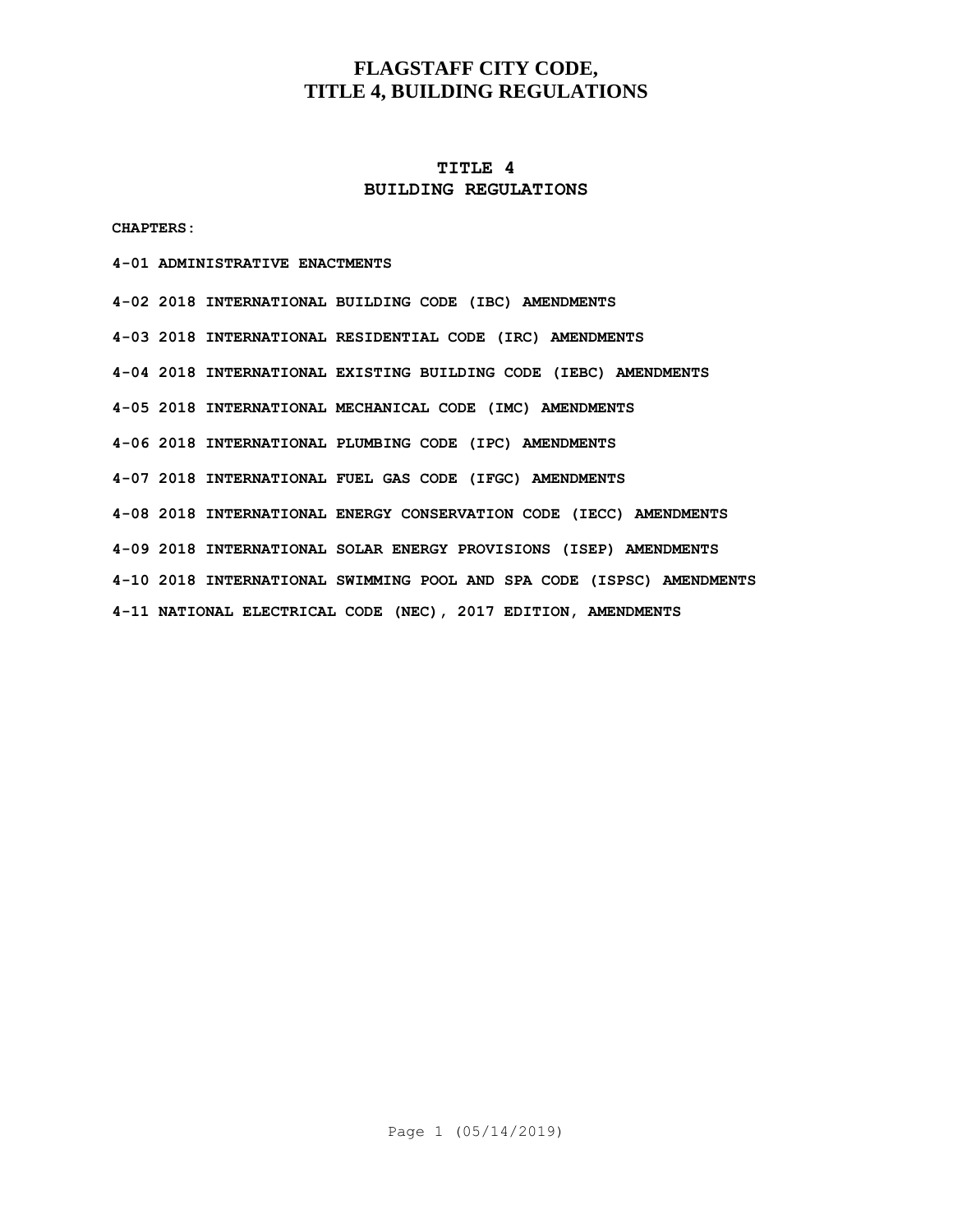## **CHAPTER 4-01 ADMINISTRATIVE ENACTMENTS**

**SECTIONS:**

**4-01-001-0001 DEFINITIONS 4-01-001-0002 ADOPTION OF MODEL CODES 4-01-001-0003 SAVING CLAUSE 4-01-001-0004 VIOLATION AND PENALTIES**

### **4-01-001-0001 DEFINITIONS**

As used in all of the adopted model codes referenced herein, as amended, the following terms shall have the meaning herein prescribed:

A. Wherever the word "Municipality" or "[Name of Jurisdiction]" is used, it shall be mean the City of Flagstaff.

B. Wherever the term "Department of Building Safety" is used, it shall mean "Development Services Division."

C. Wherever the term "Corporation Counsel" is used in this Chapter, it shall mean the Attorney for the City of Flagstaff.

D. Wherever the term "Administrative Authority" is used in conjunction with publicly provided utilities (natural gas, electricity, internet and broad band service, telephone, and cable television), it shall mean the current contract company providing the respective service. Wherever the term "Administrative Authority" is used in conjunction with publicly provided utilities or permits (water, sewer, storm water management and/or building permits), it shall mean the City of Flagstaff.

#### **4-01-001-0002 ADOPTION OF MODEL CODES**

There are hereby adopted by the City Council of the City of Flagstaff for the purposes of establishing rules and regulations for the construction, alteration, removal, demolition, equipment, use and occupancy, alteration, removal, maintenance of buildings and structures, including permits and penalties, those certain model codes known and referred to with particularity as:

**2018 International Building Code (IBC)\***

**2018 International Residential Code (IRC)\***

**2018 International Existing Building Code (IEBC)\***

**2018 International Mechanical Code (IMC)\***

**2018 International Plumbing Code (IPC)\***

**2018 International Fuel Gas Code (IFGC)\***

**2018 International Energy Conservation Code (IECC)\***

Page 2 (05/14/2019)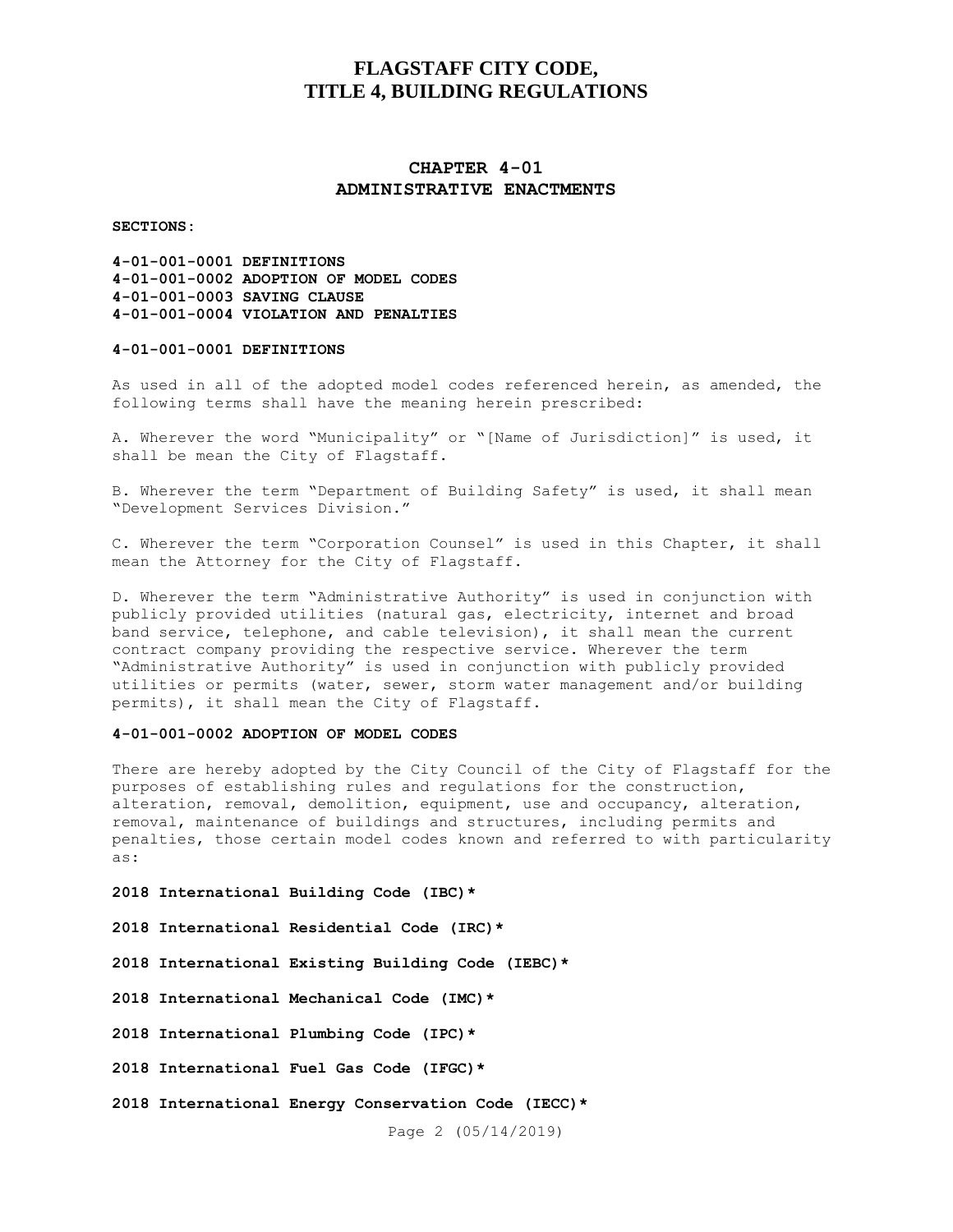**2018 International Solar Energy Provisions (ISEP)\***

**2018 International Swimming Pool and Spa Code (ISPSC)\***

**National Electrical Code (NEC), 2017 Edition\*\***

**ICC A117.1-2017, Accessible and Usable Building and Facilities\***

**1997 Uniform Housing Code\*\*\***

**1997 Uniform Administrative Code\*\*\***

**1997 Uniform Code for the Abatement of Dangerous Buildings\*\*\***

### **\*Published by International Code Council (ICC) \*\* Published by National Fire Protection Association (NFPA) \*\*\* Published by International Conference of Building Officials (ICBO)**

One (1) hard copy and one (1) electronic copy of each model code, and any amendments to said codes, are on file in the office of the City Clerk of the City of Flagstaff, and the same made part hereof by this reference as if fully and completely herein set forth. The provisions of the aforestated Codes shall be controlling for construction within the corporate limits of the City of Flagstaff.

### **4-01-001-0003 SAVING CLAUSE**

Nothing in this Chapter or in the 2018 International Codes, National Electrical Code, ICC A117.1-2017, and Uniform Codes hereby adopted shall be construed to affect any suit or proceeding now pending in any court, or any rights acquired, or liability incurred, or any cause or causes of action acquired or existing, under any act or ordinances replaced hereby. Nor shall any right or remedy of any character be lost, impaired, or affected by this Chapter.

#### **4-01-001-0004 VIOLATION AND PENALTIES**

A. Violations. It shall be unlawful for any person, firm or corporation to erect, construct, enlarge, alter, repair, move, improve, remove, convert, demolish, equip, use or maintain any building or permit the same to be done in violation of the model codes adopted in section 4-01-001-0002 above, as amended.

B. Penalties. Any person, firm, or corporation violating any provision of this Code shall be deemed guilty of a misdemeanor, and upon conviction thereof, shall be punishable by a fine and/or imprisonment set forth by Flagstaff City Code, Title I, Chapter 1-04 General Penalty. Each separate day or any portion thereof, during which any violation of this Code occurs or continues, shall be deemed to constitute a separate offense.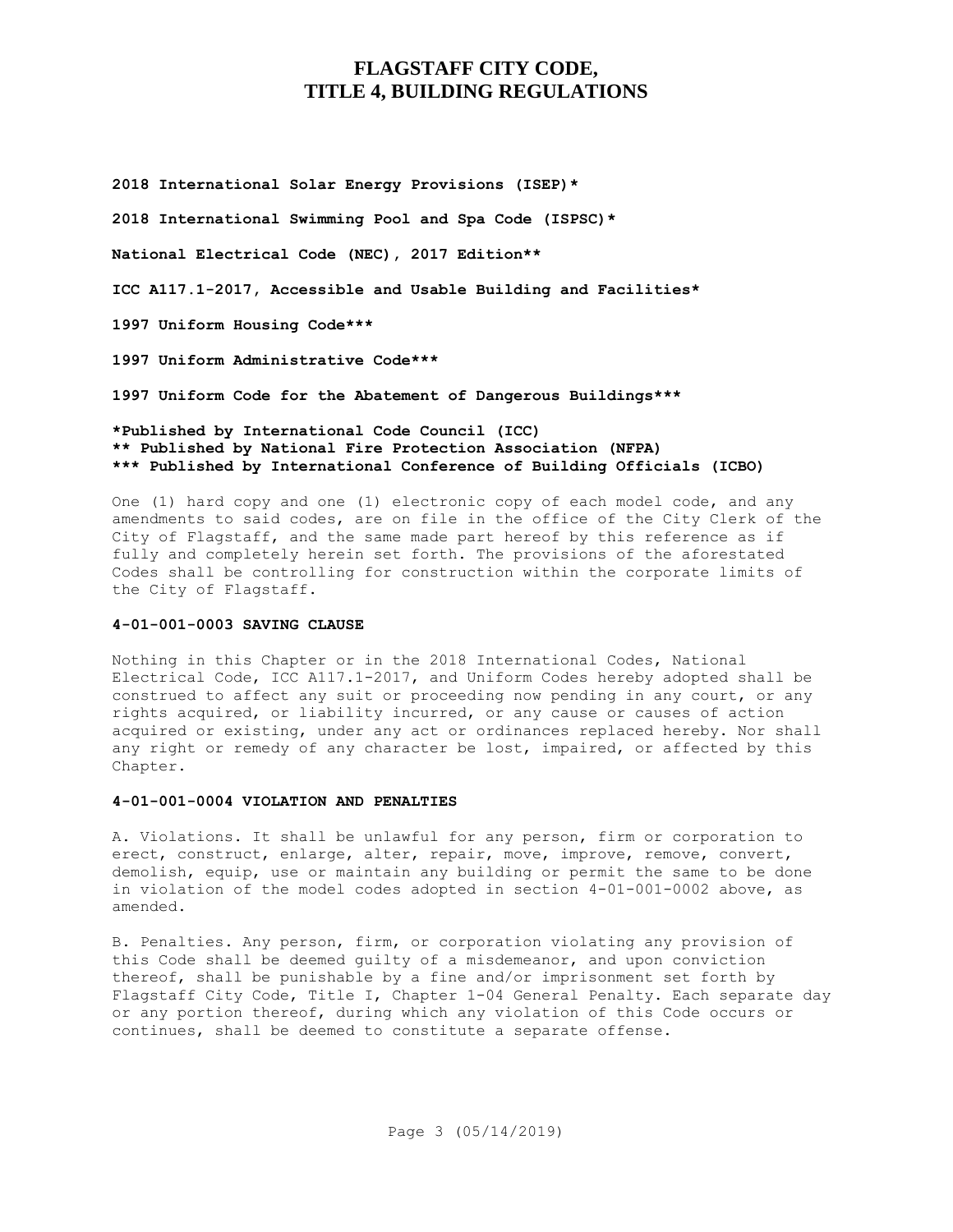## **CHAPTER 4-02 2018 INTERNATIONAL BUILDING CODE**

#### **4-02-001-0001 AMENDMENTS, ADDITIONS, AND DELETIONS**

The following provisions shall have the effect of either amending, adding to, or deleting from the 2018 International Building Code adopted in Flagstaff City Code, Title 4, Building Regulations, Chapter 4-01, Administrative Enactments, Section 4-01-001-0002, Adoption of Model Codes.

**CHAPTER 1 SCOPE AND ADMINISTRATION Section 101 General Amend 2018 IBC 101.2.1, Appendices, by adding:** The following Appendices are hereby adopted as part of the IBC:

APPENDIX C – Group U – Agricultural Buildings APPENDIX I – Patio Covers APPENDIX J – Grading APPENDIX N – Replicable Buildings

### **Section 103 Department of Building Safety Amend 2018 IBC 103.1, Creation of enforcement agency, by deleting and replacing with:**

The Building Safety Program of the Planning & Development Services Section, Community Development Division is appointed as the regulating office and the official in charge thereof shall be known as the Building Official.

## **Section 104 Duties and Powers of Building Official**

**Amend 2018 IBC 104.7, Department records, by deleting and replacing with:**

The Building Official shall keep comprehensive records of applications, permits issued, certificates issued, inspections made, reports rendered, and of notices of orders issued. All such records shall be open to public inspection at the stated office hours but shall not be removed from the office of the Building Official. All records are kept in both hard copy and electronic format. The electronic format information may be requested on a "walk-in" basis and reviewed during normal working hours. Copies or inspection of original documentation requires written notice and reasonable amount of time for Staff to collect the required records from an off-site warehouse location. Written requests will go through the City Clerk's office for processing.

## **Section 105 Permits**

## **Amend 2018 IBC 105.1, Required, by adding:**

Approved portable equipment used in conjunction with special events in public locations (parks, parking lots, public owned land, et cetera) of 25 kW or greater shall have an Over-the-Counter Permit issued and a licensed electrical contractor for installation or set up. The building inspector must be given immediate notice when an installation is ready for either rough or final inspection.

**Amend 2018 IBC 105.1.1 Annual permit, by deleting and replacing with:**

In lieu of an individual permit for minor work on an already approved electrical, gas, mechanical or plumbing installation, the Building Official may issue an annual permit upon application to any person, firm or

Page 4 (05/14/2019)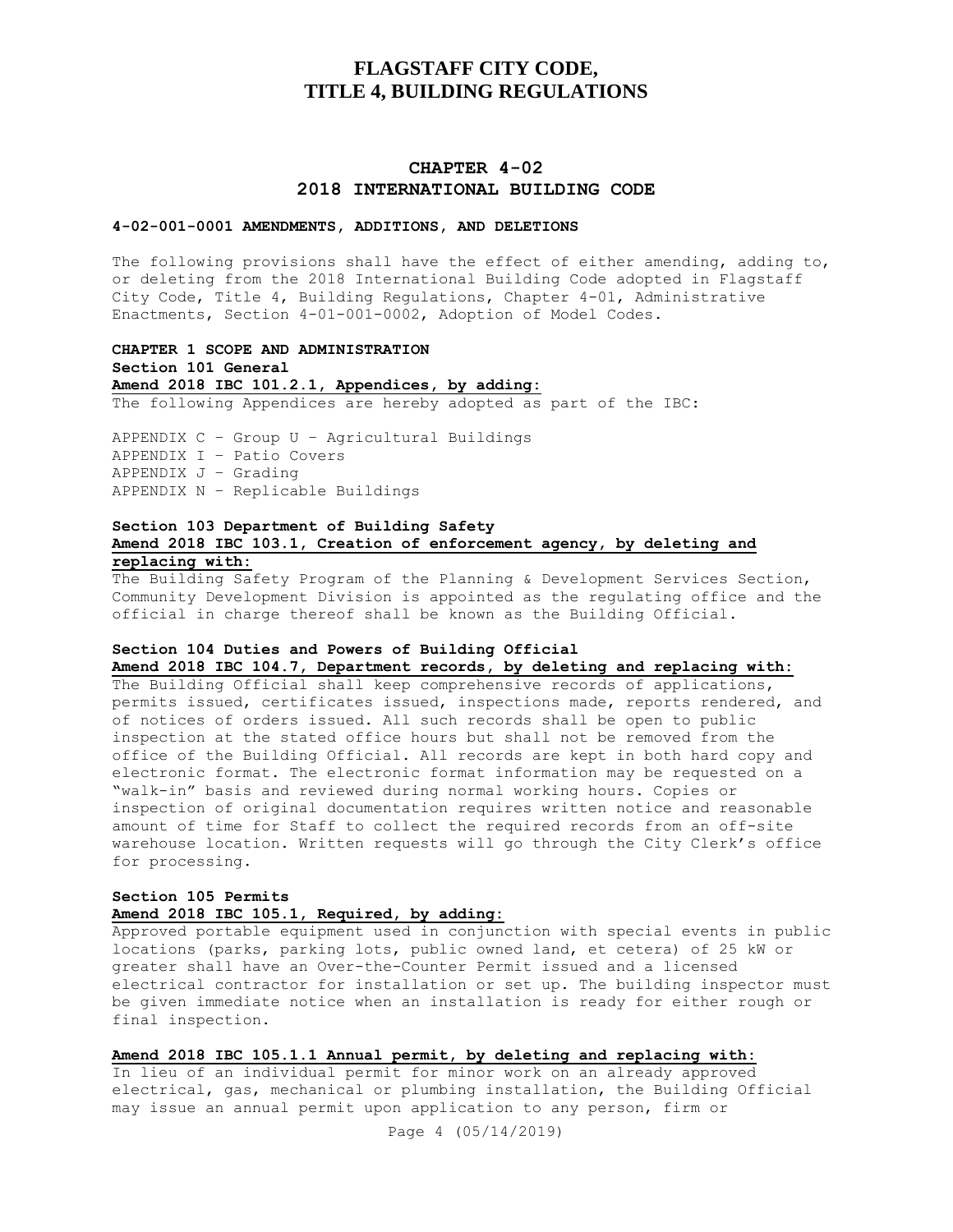corporation regularly employing one or more qualified tradespersons on the premises owned or operated by the permit applicant.

#### **Amend 2018 IBC 105.1.2, Annual permit records, by deleting in its entirety.**

## **Amend 2018 IBC 105.1 Annual permit, by adding subsections 105.1.2 through 105.1.7:**

105.1.2 Application and fees. Application for an annual permit shall be filed with the building official, along with the application fee set forth in the city fee schedule.

105.1.3 Renewal application and fee. Annual permits expire on December 31. Application to renew an annual permit shall be filed with the Building Official by December 15, along with the renewal application fee set forth in the city fee schedule.

105.1.4 Denial of application. If the application or renewal is denied, the fee shall be refunded. The applicant may appeal the denial to the Building and Fire Code Board of Appeals within 10 calendar days after notice of the denial.

105.1.5 Suspension and revocation. The building official may suspend or revoke an annual permit upon violation of this code, including failure to apply for permits and inspections when required. Written notice of suspension or revocation shall be sent to the permit holder at least 10 calendar days before suspension or revocation. Appeal may be made to the Building and Fire Code Board of Appeals within 10 calendar days after notice of suspension or revocation. There is no fee refund if an annual permit is suspended or revoked.

105.1.6 Inspections. The building official may inspect all work and reject work or request corrections for any work in violation of this code.

105.1.7 Annual permit records. The person to whom an annual permit is issued shall keep a detailed record of work made under the annual permit. The building official shall have access to such records at all times.

105.1.7.1 Record exceptions. Work reports are not required for**:**  1. Installing machines, equipment, and processes related to production or testing.

2. Repairing electrical, plumbing, or mechanical systems.

3. Moving cases, counters, and partitions not over 5 feet 9 inches tall.

### **Amend 2018 IBC 105.2, Work exempt from permit, as follows:**

Add the following to Building Item #1: Accessory structures with floor area less than 120 square feet require a Minor Improvement Permit per Flagstaff City Code, Title 10, Flagstaff Zoning Code.

Revise Building Item #2 as follows: Fences and walls not over six (6) feet high. Fences and walls six (6) feet and under require a Minor Improvement Permit per Flagstaff City Code, Title 10, Flagstaff Zoning Code.

Revise Electrical Item #1 by deleting and replacing with: Minor repair work, including the replacement of lamps.

Page 5 (05/14/2019)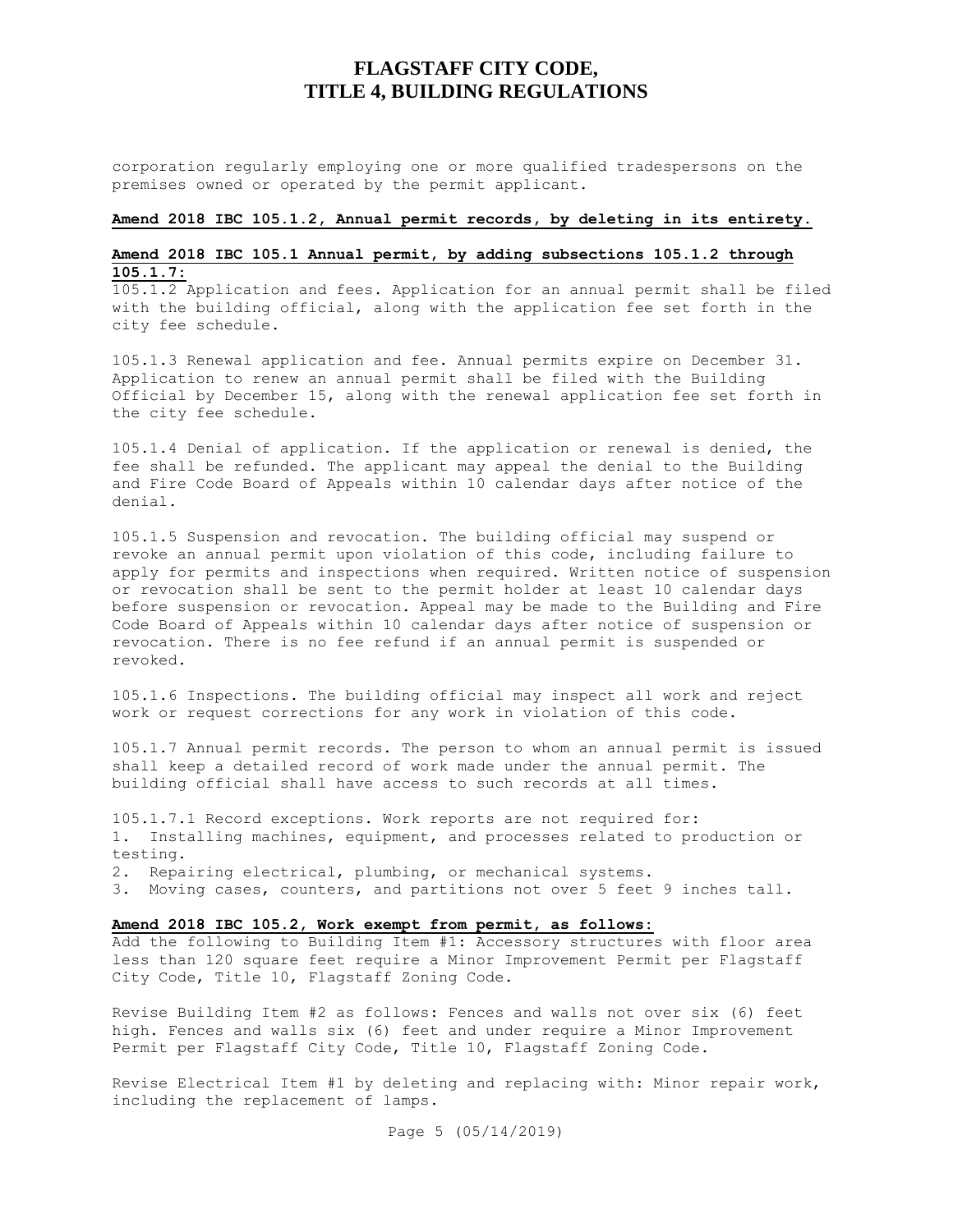### **Amend 2018 IBC 105.5, Expiration, by deleting and replacing with:**

All Commercial Building Permits for new construction, remodels, additions, and alterations shall be valid for a maximum period of 730 days. One extension shall be granted for an additional 365 days when requested in writing and justifiable cause is demonstrated. After the one-time extension has expired, the next additional extension will require the applicant to pay one-half the original building permit fee (not including the plan review fee) for an additional 365-day extension. Permits not passing final inspection over 1095 days will be expired and the applicant must submit for a new permit and pay all associated fees.

All commercial Over-the-Counter Permits for plumbing, mechanical, electrical, and re-roofing shall be valid for a maximum period of 180 days.

## **Section 107 Submittal Documents Amend 2018 IBC 107.1, General, by adding:**

Pursuant to Arizona Revised Statutes governing the regulation of Registered Design Professionals (i.e. architects and engineers), all commercial occupancies for new construction, additions, alterations or repairs within the City of Flagstaff shall be prepared by an Arizona Registered Design Professional in good standing when:

1. The total square footage of any building exceeds 3,000 square feet, or 2. The total occupancy of the building exceeds twenty (20) persons, or 3. Any structural member required for the project exceeds twenty (20) feet in length.

The Arizona Registered Design Professional of Record must provide their seal upon all working drawings. Drawings not prepared by the Registered Design Professional of Record may be annotated as such, but the seal shall be affixed to all drawings in the construction working drawings set to indicate that coordination of the entire project has been done by the Registered Design Professional of Record.

An Arizona Registered Design Professional is required for any retaining walls having any imposed surcharges from adjacent structural elements or unbalanced loading that exceed four (4) feet.

An Arizona Registered Design Professional is required for electrical service entrance sections of 600 amperes and greater.

#### **Section 109 Fees**

### **Amend 2018 IBC 109.2, Schedule of permit fees, by adding:**

The current schedule of permit fees is on file in the Office of Building Safety and available on the City of Flagstaff website (www.flagstaff.az.gov).

## **Amend 2018 IBC 109.4***,* **Work commencing before permit issuance, by adding:**

Any person who commences any work on a building, structure, electrical, gas, mechanical, or plumbing system before obtaining the necessary permits shall be subject to an investigation fee of \$94.00 or twice the permit fee, whichever is greater.

## **Amend 2018 IBC 109.5***,* **Related fees, by adding:**

Page 6 (05/14/2019)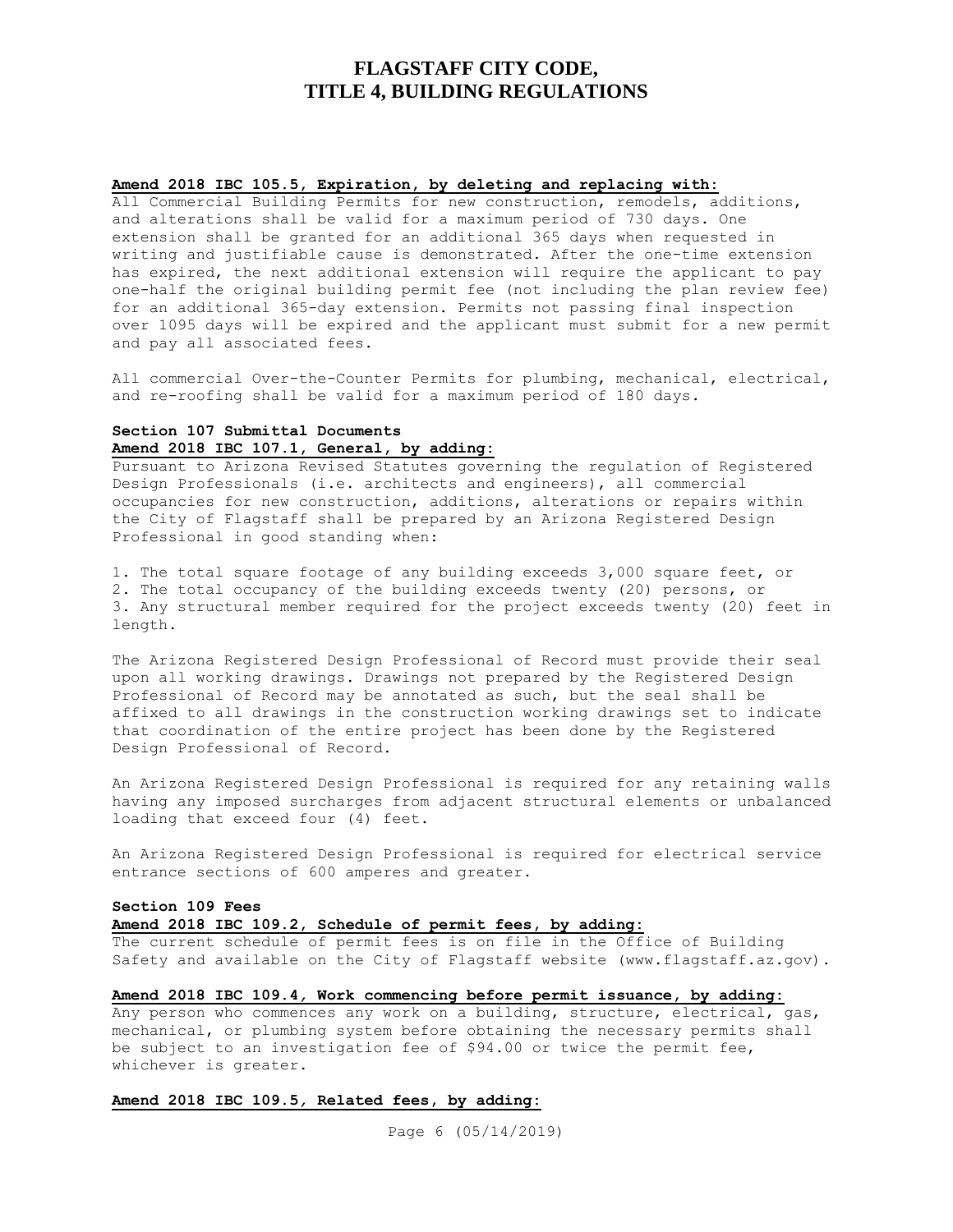Re-inspection fees may be assessed for each inspection or re-inspection when the portion of work for which the inspection was scheduled is not complete or when corrections from a previous inspection are not made. Other events which may require the imposition of a re-inspection fee are:

- 1. Failure to have the inspection record on the job site when the inspector arrives
- 2. The approved plans not on the job site for the inspector to review
- 3. Failure to provide access to the job site or area to be reviewed by the inspector.

Appeals for such fees are made to the Building Official. To obtain a reinspection after the inspector has left notice that a fee shall be assessed, the applicant shall pay a \$94.00 fee to the Community Development counter.

### **Amend 2018 IBC 109.6, Refunds, by adding:**

The applicant may receive up to 80% refund for the building permit fee (not including plan review fee) if no work has begun and no inspections have been performed. No refund of the plan review fee is authorized.

The Building Official shall determine, based upon work completed, the portion of fees paid to be refunded. There shall be no refund of any required deposit once the administrative routing and plan review process has begun.

## **Section 111 Certificate of Occupancy**

## **Amend 2018 IBC 111.3, Temporary occupancy, by adding:**

Temporary Certificate of Occupancies for residential construction (detached single family dwellings and duplexes) is not authorized.

Exceptions:

- 1. When a driveway approach cannot be poured due to weather, the Building Official can approve a Temporary Certificate of Occupancy after the applicant has posted a bond with the City of Flagstaff.
- 2. If the structure meets all the requirements for habitable space and sanitation, then a Temporary Certificate of Occupancy will be granted. Any unfinished items (i.e. bonus rooms, basement finishing, etc.) will be annotated in the inspection record as "not inspected" at the time of Temporary Certificate of Occupancy issuance. Applicants moving into a dwelling prior to receiving a Certificate of Occupancy may be evicted as the property is posted "NO OCCUPANCY" by the building inspector or Building Official.

## **Section 113 Board of Appeals Amend 2018 IBC 113.1, General, by deleting and replacing with:**

In order to hear and decide appeals of orders, decisions or determinations made by the Building Official relative to the application and interpretation of this code, there shall be and is hereby created a Building and Fire Code Board of Appeals per Flagstaff City Code, Title 2, Boards and Commissions.

## **CHAPTER 4 SPECIAL DETAILED REQUIREMENTS BASED ON OCCUPANCY AND USE Amend 2018 IBC by adding Section 429, Electric vehicle (EV) charging.**

#### **Amend 2018 IBC by adding 429.1, General:**

Page 7 (05/14/2019)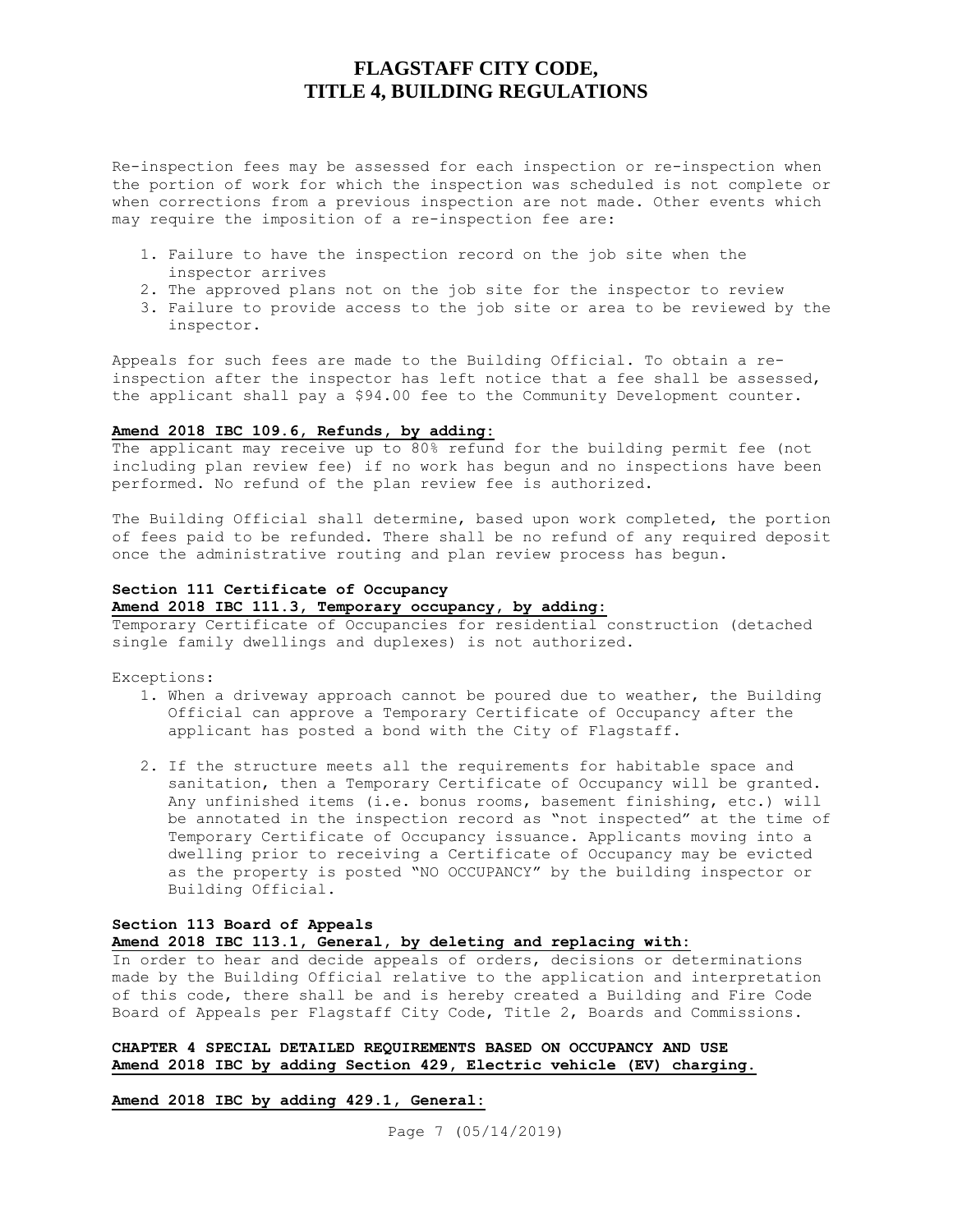429.1 General. Every newly permitted multi-family dwelling, commercial, and industrial structure shall provide parking space with "EV-ready outlets" per Table 429.1 and shall be identified on the construction documents. Construction documents shall indicate the location of the proposed EV-ready outlet(s). At least one EV-ready outlet shall be located in common use areas and available for use by all occupants.

An EV-ready outlet is "ready-to-go" with the addition of a plug-in electric vehicle (PEV) charging station. An EV-ready outlet consists of 208/240V, 50 ampere panel capacity, conduit, wiring, receptacle, and overcurrent protection device. The end point of the system must be near the planned location of the future EV charging station. Electric vehicle supply equipment shall be installed in accordance with 2017 NFPA 70/NEC.

#### **Table 429.1**

|            | Parking Spaces Provided | EV-ready Parking Spaces Required |  |  |
|------------|-------------------------|----------------------------------|--|--|
| $1 - 19$   |                         | None                             |  |  |
| $20 - 50$  |                         | One (1)                          |  |  |
| $51 - 100$ |                         | Two $(2)$                        |  |  |
| $100+$     |                         | Three (3)                        |  |  |

**CHAPTER 11 ACCESSIBILITY**

**Section 1102 Compliance**

**Amend 2018 IBC 1102.1, Design, by deleting and replacing with:**

Buildings and facilities shall be designed and constructed to be accessible in accordance with ICC A117.1-2017.

**CHAPTER 14 EXTERIOR WALLS**

**Section 1404 Installation of Wall Coverings**

**Amend 2018 IBC 1404.3, Vapor retarders, by deleting the following:**

Class I or II vapor retarders are required on the interior side of frame walls in Climate Zones 5, 6, 7, 8, and Marine 4.

**CHAPTER 15 ROOF ASSEMBLIES AND ROOFTOP STRUCTURES Section 1505 Fire Classification Amend 2018 IBC 1505.4, Class C roof assemblies, by deleting in its entirety.**

**Amend 2018 IBC 1505.5, Nonclassified roofing, by deleting in its entirety.**

**Section 1506 Materials**

**Amend 2018 IBC 1506.3, Product identification, by adding:**

All roofing materials used must be a class "A" or "B" material and rolled roofing is to be of a self-adhering polymer bitumen type material.

**Section 1507 Requirements for Roof Coverings Amend 2018 IBC 1507.8, Wood shingles, by deleting in its entirety.**

**Amend 2018 IBC 1507.9, Wood shakes, by deleting in its entirety.**

**CHAPTER 16 STRUCTURAL DESIGN Section 1607 Live Loads Amend 2018 IBC Table 1607.1, Minimum Uniformly Distributed Live Loads and Minimum Concentrated Live Loads, by revising the following values:** #25 Residential

Page 8 (05/14/2019)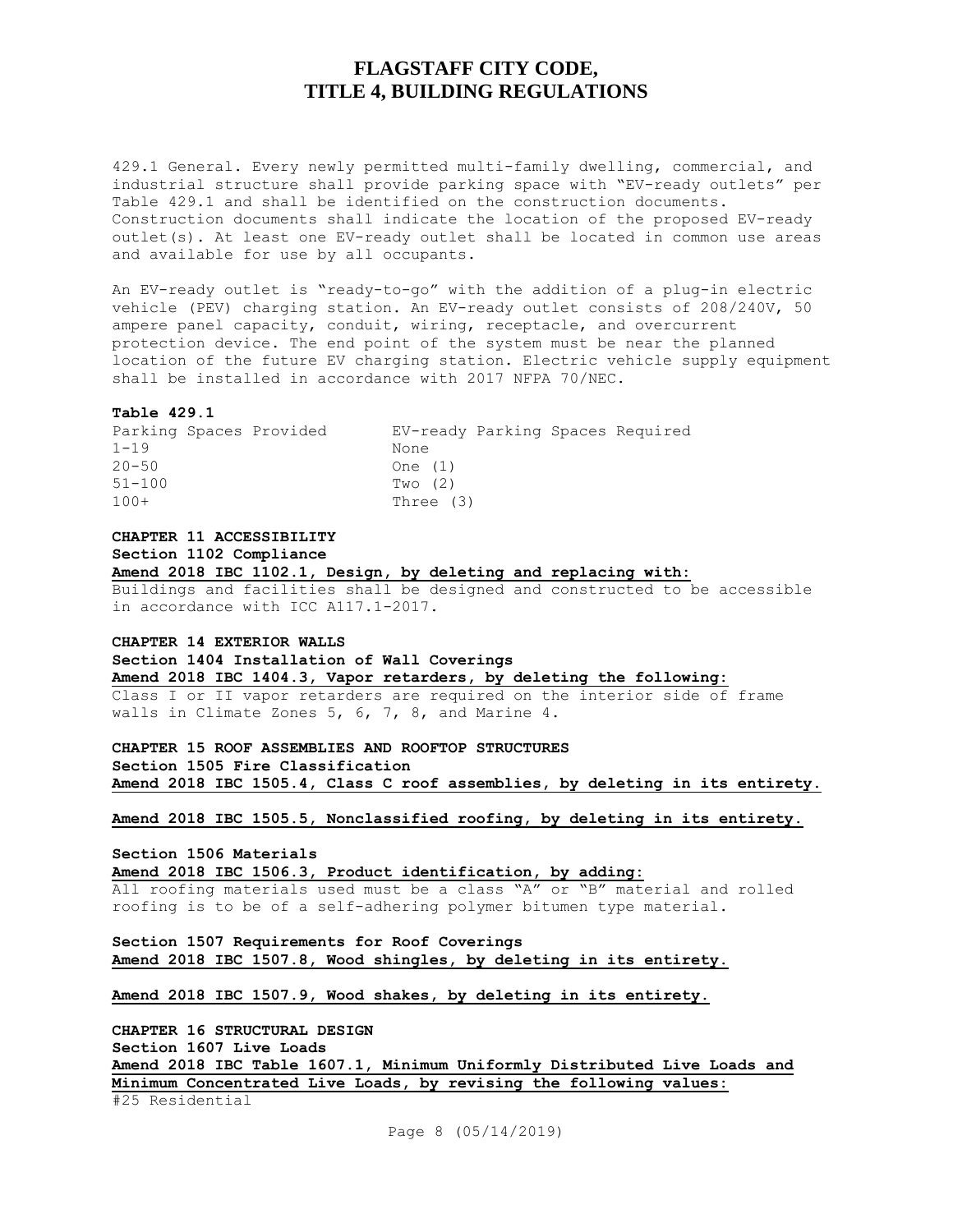Habitable attics and attics served with fixed stairs: 40 psf Sleeping rooms: 40 psf

### **Section 1608 Snow Loads**

**Amend 2018 IBC 1608.2, Ground snow loads, by deleting and replacing with:** The ground snow load shall be 60 psf.

## **Section 1612 Flood Loads**

**Amend 2018 IBC 1612.3, Establishment of flood hazard areas, as follows:** Replace "[INSERT DATE OF ISSUANCE]" with "09-03-2010".

### **APPENDIX J GRADING Section J104 Permit Application and Submittals Amend Appendix J by adding Section J104.5, Stormwater requirements, as follows:**

1. Contractor shall submit to the Arizona Department of Environmental Quality a Notice of Intent (NOI) and a Notice of Termination (NOT) pursuant to the requirements of ARS Title 49, Chapter 2, Article 3.1. A copy of the submitted NOI and the NOT shall be provided to the City of Flagstaff Stormwater Section. The NOI shall be submitted prior to issuance of any City of Flagstaff grading, building, or offsite permits. The NOT shall be submitted prior to final acceptance of off-site improvements and the Certificate of Occupancy.

2. An Erosion Control Plan (ECP) shall be submitted to the City of Flagstaff Stormwater Section for review and approval as required by the City of Flagstaff Stormwater Manager. The ECP shall be prepared in accordance with the Arizona Department of Transportation (ADOT) Best Management Practices (BMP) Manual (or other BMPs as may be approved by the City of Flagstaff Stormwater Manager). Submittal shall be made concurrent with its respective permit application(s) and/or attached to the Civil Construction Document Plan Set submittal. Review timeframes shall be the same as the permit or civil reviews. City of Flagstaff permits that require an ECP will not be issued without review and approval by the City of Flagstaff Stormwater Section.

3. The ECP BMPs shall be set in place by the contractor, and the work inspected and approved the City of Flagstaff Stormwater Section prior to commencement of grading activities. The contractor shall contact the City of Flagstaff Stormwater Section for this pre-grading inspection.

4. During construction, the ECP BMPs shall remain in place, and shall be maintained until project completion as witnessed by a Final Grading Certification and the filing of a NOT. Failure to maintain ECP BMPs may result in a Stop Work Order. Permits will not be closed or finalized unless the site has been inspected and approved for final stabilization by the City of Flagstaff Stormwater Section. The contractor shall contact the City of Flagstaff Stormwater Section for this closure inspection.

5. In accordance with the provisions of this section, the City of Flagstaff may withhold permits, occupancy or enforce by other remedy in order to ensure compliance.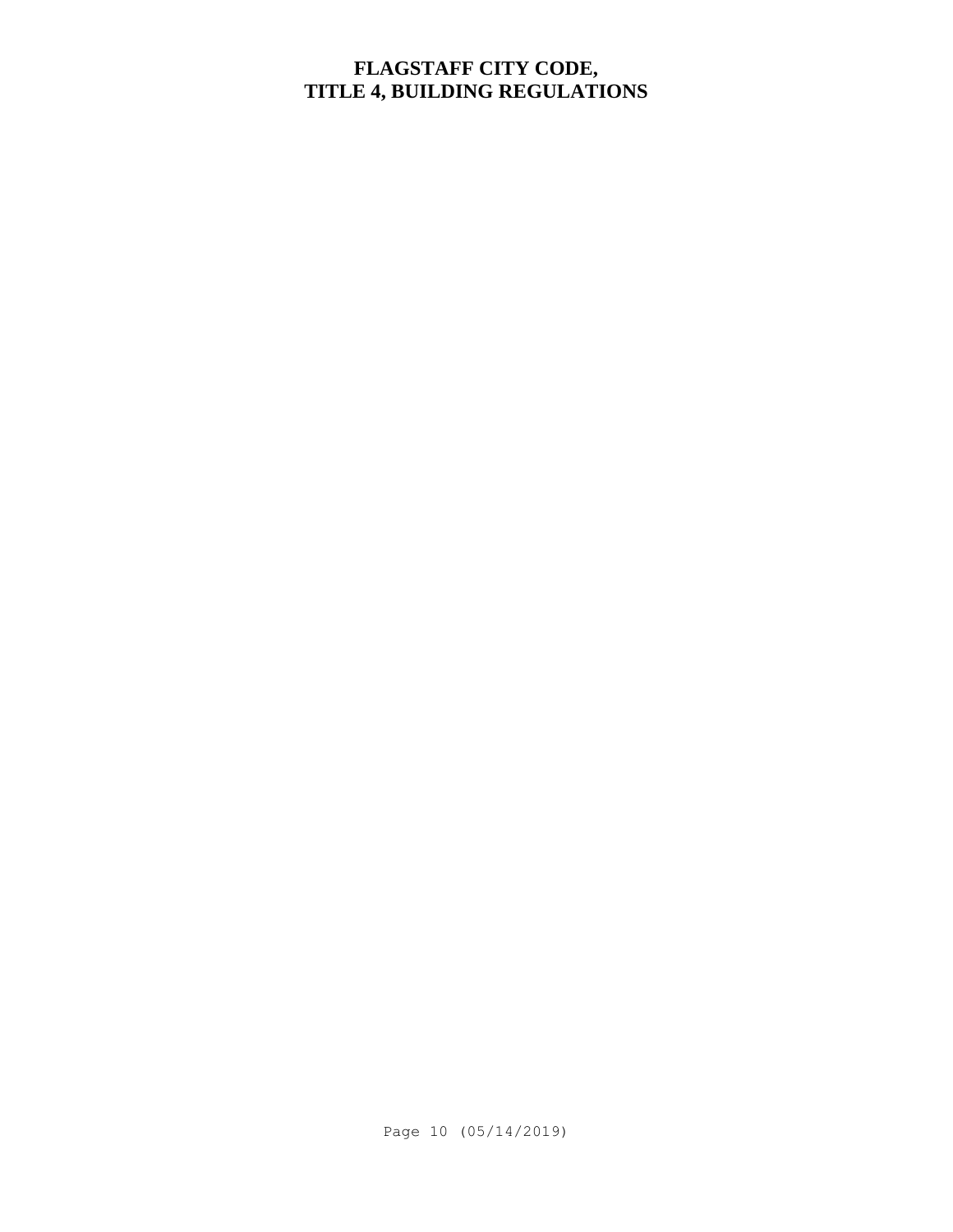## **CHAPTER 4-03 2018 INTERNATIONAL RESIDENTIAL CODE**

#### **4-03-001-0001 AMENDMENTS, ADDITIONS, AND DELETIONS**

The following provisions shall have the effect of either amending, adding to, or deleting from the 2018 International Residential Code adopted in Flagstaff City Code, Title 4, Building Regulations, Chapter 4-01, Administrative Enactments, Section 4-01-001-0002, Adoption of Model Codes.

## **CHAPTER 1 SCOPE AND ADMINISTRATION Section R102 Applicability Amend 2018 IRC R102.5, Appendices, by adding:** The following Appendices are hereby adopted as part of the IRC: APPENDIX F – Radon Control Methods APPENDIX H – Patio Covers APPENDIX J – Existing Buildings and Structures. APPENDIX M - Home Day Care, R-3 Occupancy APPENDIX  $Q -$  Tiny houses APPENDIX R – Light straw clay construction APPENDIX S – Strawbale construction APPENDIX T – Solar-ready provisions – detached one- and two-family dwellings and townhouses

### **Section R103 Department of Building Safety Amend 2018 2018 IRC R103.1, Creation of enforcement agency, by deleting and replacing with:**

The Building Safety Program of the Planning & Development Services Section, Community Development Division is appointed as the regulating office and the official in charge thereof shall be known as the Building Official.

# **Section R104 Duties and Powers of the Building Official**

**Amend 2018 IRC R104.7, Department records, by deleting and replacing with:**

The Building Official shall keep comprehensive records of applications, permits issued, certificates issued, inspections made, reports rendered, and of notices of orders issued. All such records shall be open to public inspection at the stated office hours but shall not be removed from the office of the Building Official. All records are kept in both hard copy and electronic format. The electronic format information may be requested on a "walk-in" basis and reviewed during normal working hours. Copies or inspection of original documentation requires written notice and reasonable amount of time for Staff to collect the required records from an off-site warehouse location. Written requests will go through the City Clerk's office for processing.

## **Section R105 Permits Amend 2018 IRC R105.1, Required, by adding:**

All manufactured housing (housing classified as modular, factory built or manufactured house) installed within the City of Flagstaff will be designed to meet Arizona Department of Housing, Office of Manufactured Housing standards. The City of Flagstaff enforces a 60 pound per square foot ground snow load for site-built construction. Arizona Department of Housing standards for snow winter areas in Arizona is not consistent with local conditions and owners should be aware of the differences.

Page 11 (05/14/2019)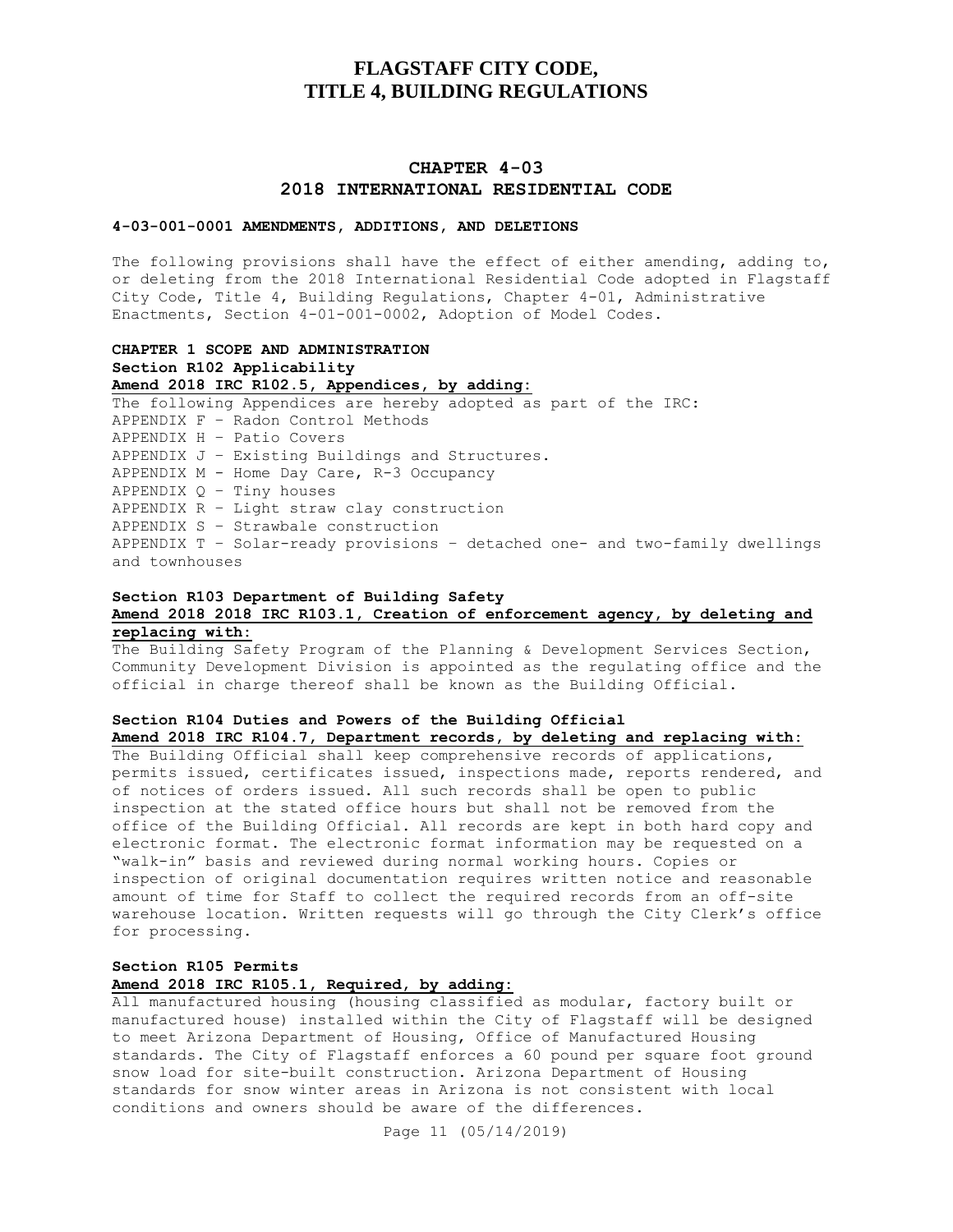For "used" manufactured housing or "resale"/relocated manufactured housing being brought into the City of Flagstaff, the following applies: As per direction from the Arizona Department of Housing, Office of Manufactured Housing, Arizona Revised Statutes Title 41, requires that all manufactured housing units be certified to meet the minimum standards of the United States Department of Housing and Urban Development and are to be designed in accordance with consistent Arizona Department of Housing standards for manufactured homes and related industries. An applicant requesting an installation permit and inspection will be required to provide proof to the Building Official of the current State certification or re-certification of the unit.

## **Amend 2018 IRC R105.2, Work exempt from permit, as follows:**

Add the following to Building Item #1: Accessory structures with floor area less than 200 square feet require a Minor Improvement Permit per Flagstaff City Code, Title 10, Flagstaff Zoning Code.

Revise Building Item #2 as follows: Fences and walls not over six (6) feet high. Fences and walls 6 feet and under a Minor Improvement Permit per Flagstaff City Code, Title 10, Flagstaff Zoning Code.

Add the following to Building Item #10: These decks require a Minor Improvement Permit per Flagstaff City Code, Title 10, Flagstaff Zoning Code.

## **Amend 2018 IRC R105.5, Expiration, by deleting and replacing with:**

Every Residential Building Permit issued shall become invalid unless the work authorized by such permit is completed within 365 days from the issuance date of the building permit. The Building Official is authorized to grant, when request for extension is received in writing, one extension not to exceed 180 days. The extension shall demonstrate cause such as financial, weather delays, material delivery, etc. The permit may be extended for an additional 365 days by paying one half the original permit fee (not including the plan review fee), thereby allowing a maximum time of completing the project to 910 days. Failure to obtain a Certificate of Occupancy within 910 days shall result in a report being recorded with the Coconino County Recorder's Office for incomplete work or no final inspection report of the project.

All residential Over-the-Counter Permits for plumbing, mechanical, electrical, and re-roofing shall be valid for a maximum period of 180 days.

### **Section R106 Construction Documents Amend 2018 IRC R106.1, Submittal documents, by adding:**

Residential, single family detached, structures are exempt from the requirements for a Registered Design Professional under Arizona Revised Statutes unless circumstances dictate the necessity for professional design submittal. Duplexes and triplex units which do not exceed 3,000 square feet, two stories or a total occupant load of twenty (20), may also be designed by a non-registrant as long as the units have only one owner.

Sub-assemblies, such as commercially manufactured roof trusses or floor beams that indicate all imposed loading may be submitted without the seal of an Arizona Registered Design Professional. If a Registered Design Professional

Page 12 (05/14/2019)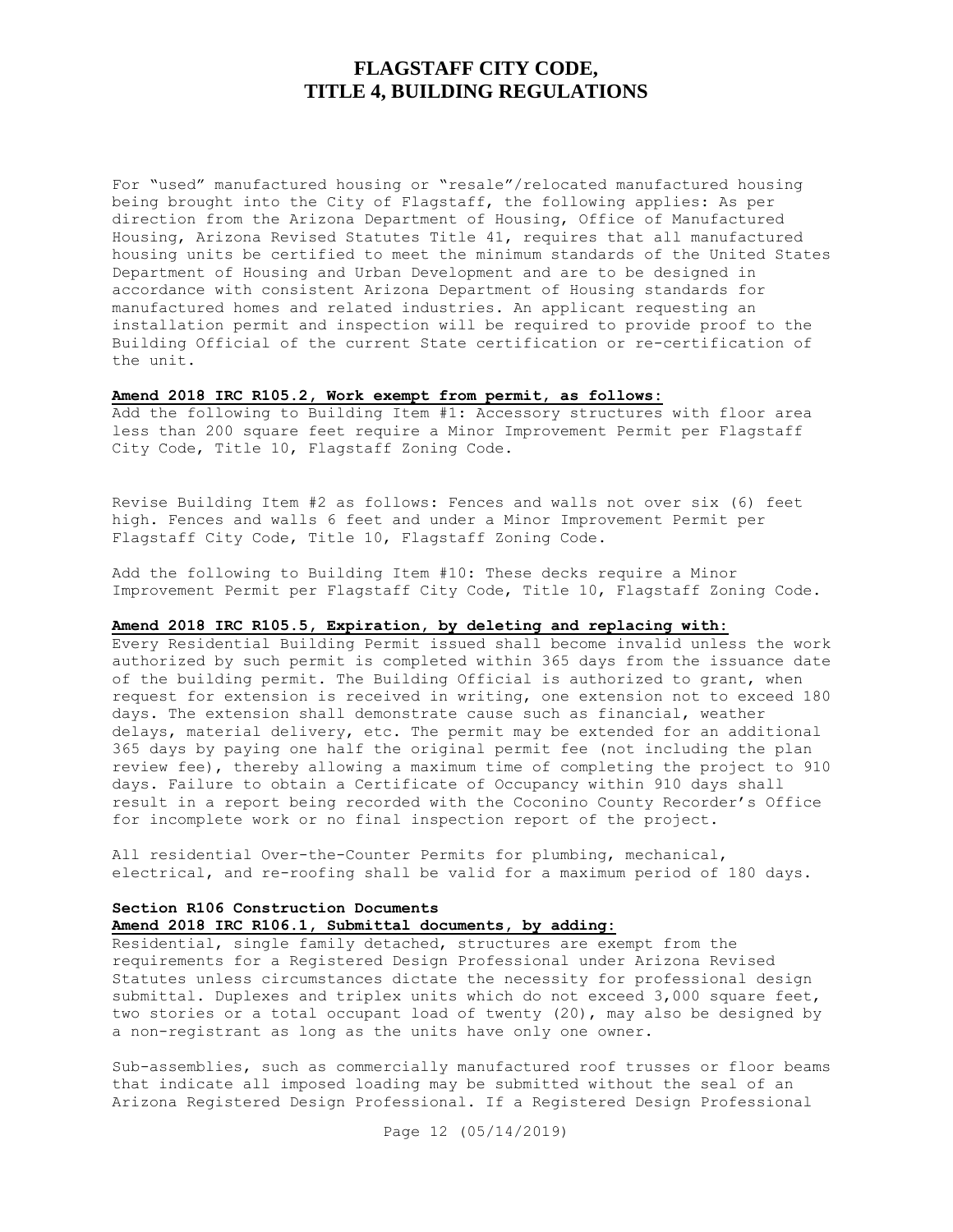has sealed the construction documents, the Registered Design Professional shall state they have reviewed and approved of the design either on the construction documents or by providing a written letter stating as such, signed, sealed, and dated.

Any retaining walls having any imposed surcharges from adjacent structural elements or unbalanced loading that exceed four (4) feet, shall be designed by an Arizona Registered Design Professional and shall be submitted at the time of permit application.

## **Amend 2018 IRC R106.1 Submittal documents, by adding subsection R106.1.5, Model plans:**

R106.1.5 Model plans. An applicant may submit a model plan, which is a residential construction plan used two or more times. If approved, only modifications not shown on the model plan must be submitted for review. All modifications shall be clearly identified by clouded symbols, deltas, or other appropriate means. The review fee for modifications only will be hourly in accordance with city fee schedule. If, in Building Official's judgement, the modifications are excessive or inadequately defined, the full plan review fee will be charged.

#### **Section R108 Fees**

#### **Amend 2018 IRC R108.2, Schedule of permit fees, by adding:**

The current schedule of permit fees is on file in the Office of Building Safety and available on the City of Flagstaff website (www.flagstaff.az.gov).

#### **Amend 2018 IRC 108.4***,* **Related fees, by adding:**

Re-inspection fees may be assessed for each inspection or re-inspection when the portion of work for which the inspection was scheduled is not complete or when corrections from a previous inspection are not made. Other events which may require the imposition of a re-inspection fee are:

- 1. Failure to have the inspection record on the job site when the inspector arrives
- 2. The approved plans not on the job site for the inspector to review
- 3. Failure to provide access to the job site or area to be reviewed by the inspector.

Appeals for such fees are made to the Building Official. To obtain a reinspection after the inspector has left notice that a fee shall be assessed, the applicant shall pay a \$94.00 fee to the Community Development counter.

#### **Amend 2018 IRC R108.5, Refunds, by adding:**

The applicant may receive up to 80% refund for the building permit fee (not including plan review fee) if no work has begun and no inspections have been performed. No refund of the plan review fee is authorized.

The Building Official shall determine, based upon work completed, the portion of fees paid to be refunded. There shall be no refund of any required deposit once the administrative routing and plan review process has begun.

#### **Amend 2018 IRC R108.6***,* **Work commencing before permit issuance, by adding:**

Any person who commences any work on a building, structure, electrical, gas, mechanical, or plumbing system before obtaining the necessary permits shall

Page 13 (05/14/2019)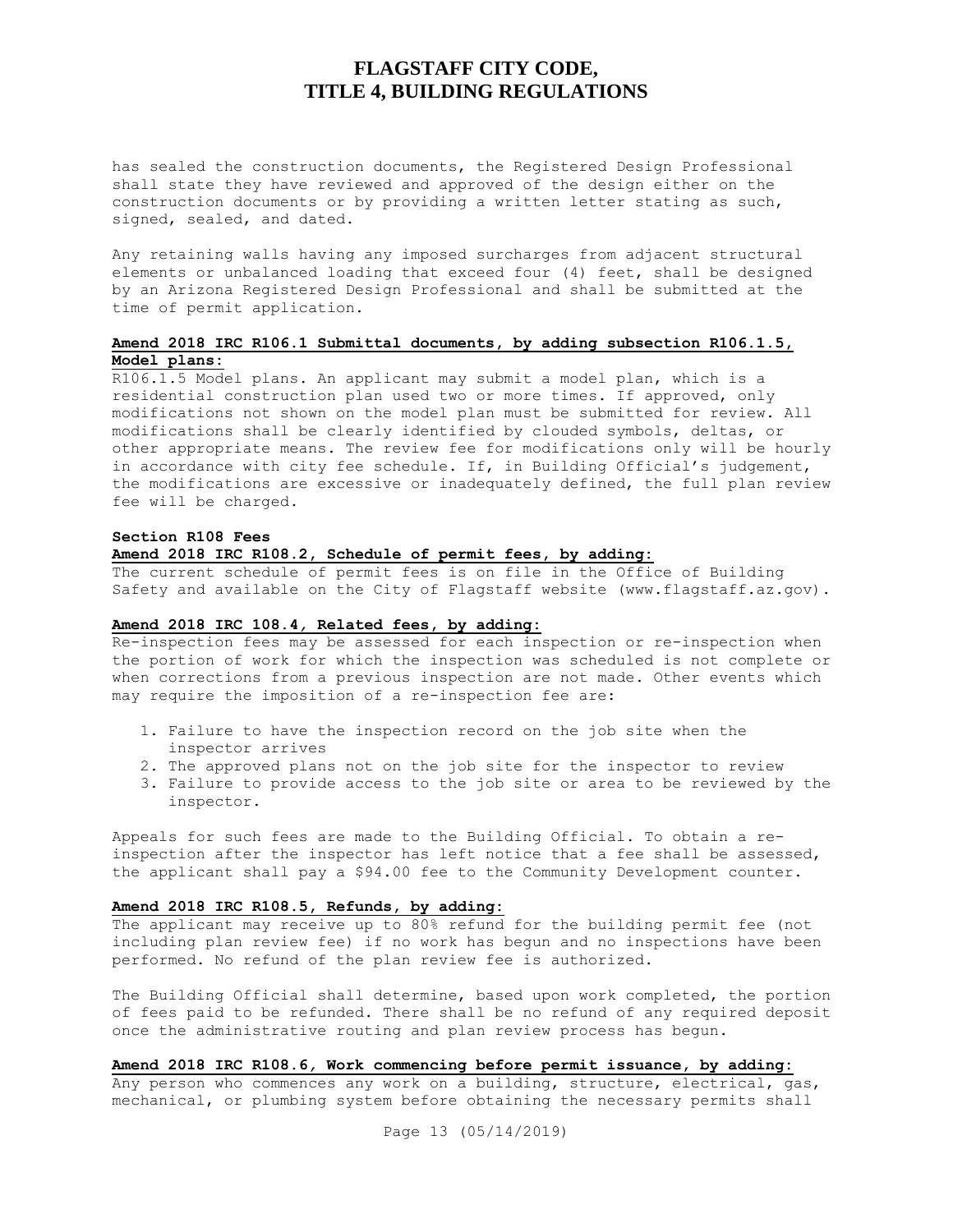be subject to an investigation fee of \$94.00 or twice the permit fee, whichever is greater.

## **Section R110 Certificate of Occupancy Amend 2018 IRC R110.4, Temporary occupancy, by adding:**

Temporary Certificate of Occupancies for residential construction (detached single family dwellings and duplexes) is not authorized.

Exceptions:

- 1. When a driveway approach cannot be poured due to weather, the Building Official can approve a Temporary Certificate of Occupancy after the applicant has posted a bond with the City of Flagstaff.
- 2. If the structure meets all the requirements for habitable space and sanitation, then a Temporary Certificate of Occupancy will be granted. Any unfinished items (i.e. bonus rooms, basement finishing, etc.) will be annotated in the inspection record as "not inspected" at the time of Temporary Certificate of Occupancy issuance. Applicants moving into a dwelling prior to receiving a Certificate of Occupancy may be evicted as the property is posted "NO OCCUPANCY" by the building inspector or Building Official.

#### **Section R112 Board of Appeals**

### **Amend 2018 IRC 112.1, General, by deleting and replacing with:**

In order to hear and decide appeals of orders, decisions or determinations made by the Building Official relative to the application and interpretation of this code, there shall be and is hereby created a Building and Fire Code Board of Appeals per Flagstaff City Code, Title 2, Boards and Commissions.

## **CHAPTER 2 DEFINITIONS Section R202 Definitions Amend 2018 IRC Section R202 by adding:**

ACCESSORY DWELLING UNIT**.** Accessory dwelling units (ADU) are defined by the Flagstaff City Code, Title 10 - Flagstaff Zoning Code.

ACCESSORY ENERGY SYSTEM. An accessory energy system will include wind turbines, PV solar, thermal solar, geo-thermal, bio-mass and other technologies that provide heating, cooling or electrical energy. The systems will be subject to a building permit and limited by zoning ordinances for visual, design, height and setback requirements.

## **CHAPTER 3 BUILDING PLANNING Section R301 Design Criteria Amend 2018 IRC Table R301.2(1), Climatic and Geographic Design Criteria, as follows:**

Ground snow load: 60 psf Wind design – Speed (mph): 115 Wind design - Topographic Effects: NO Wind design – Special wind region: NO Wind design – Windborne debris zone: NO Seismic design category: C Subject to damage from – Weathering: Moderate Subject to damage from – Frost line depth: 30 inches

Page 14 (05/14/2019)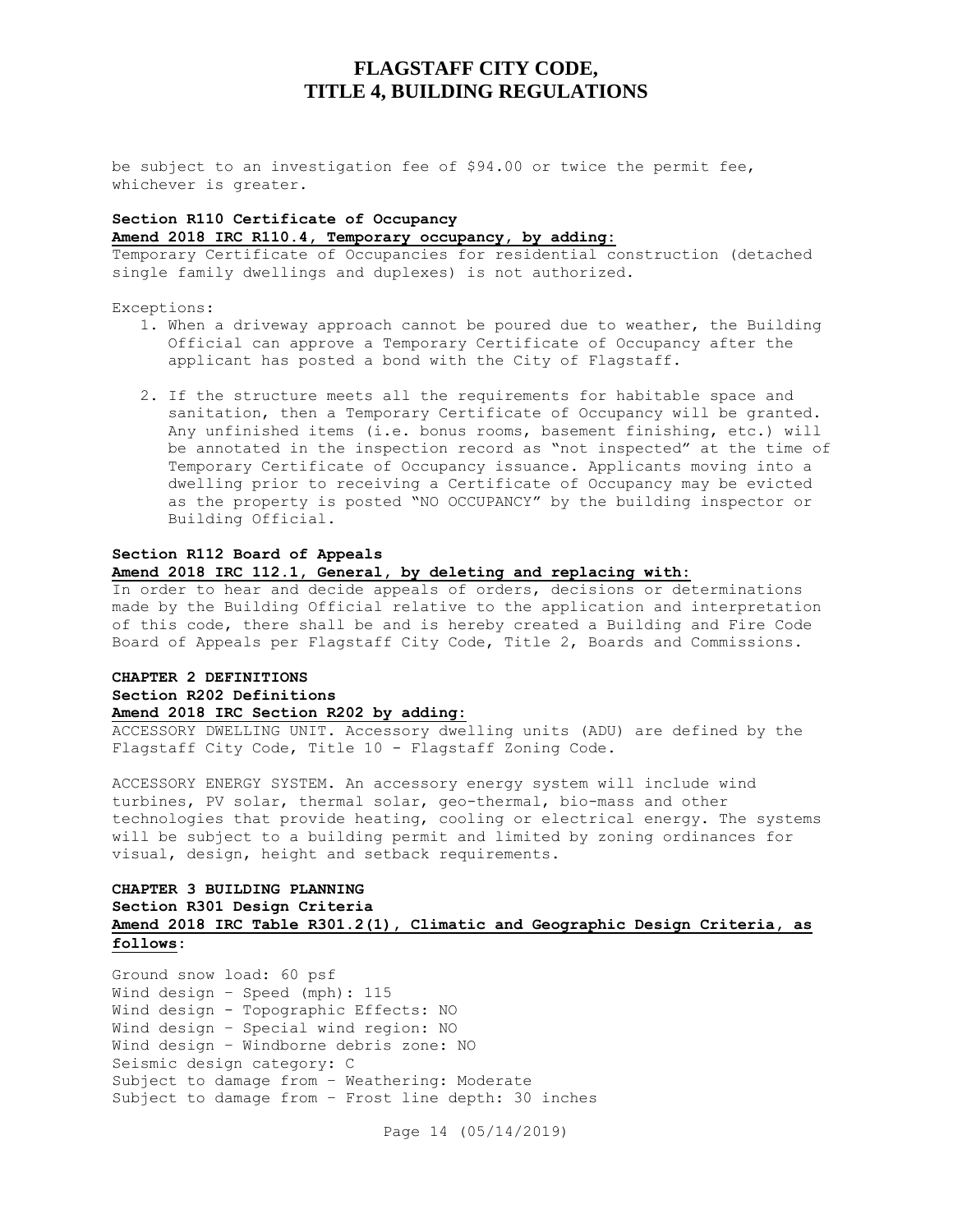Subject to damage from - Termite: Moderate to heavy Winter design temperature: 4 degrees F Ice barrier underlayment required: YES Flood hazards: a)12-16-1975, b)01-19-1983, c)09-03-2010\* Air freezing index: 1013 Mean annual temperature: 45.4 degrees F

Residential heating and cooling equipment sizing using Manual J is optional per 2018 IRC M1401.3. When opting to use ACCA Manual J for HVAC system design, the criteria shall be from ACCA Manual J, Table 1A for Arizona, Flagstaff AP.

\*The flood hazard dates reflect the current National Flood Insurance Program and the date of the currently effective "FIRM" Map (used by the City of Flagstaff). These maps are updated by the issuing agency and adopted by Storm Water Management without notice.

### **Amend 2018 IRC Table R301.5, Minimum Uniformly Distributed Live Loads, by revising the following values:**

Habitable attics and attics served with fixed stairs: 40 psf Sleeping rooms: 40 psf

## **Section R302 Fire-Resistant Construction Amend 2018 IRC R302.13, Fire protection of floors, by adding the following to Exceptions:**

5. Floor assemblies located directly over crawl spaces with fuel-fired or electric-powered heating appliances where the maximum distance from crawl space floor to finish floor above does not exceed four (4) feet at any point.

#### **Section R303 Light, Ventilation and Heating Amend 2018 IRC R303.4, Mechanical ventilation, by deleting and replacing with:**

Where the air infiltration rate of a *dwelling unit* is 5 air changes per hour or less where tested with a blower door at a pressure of 0.2 inch wg (50 Pa) in accordance with Section N1102.4.1.2, the *dwelling unit* may be provided with whole-house mechanical ventilation in accordance with Section M1505.4.

### **Section R309 Garages and Carports Amend 2018 IRC R309.5, Fire sprinklers, by deleting in its entirety.**

## **Section R313 Automatic Fire Sprinkler Systems Amend 2018 IRC R313.2, One- and two-family dwellings automatic fire**

**sprinkler systems, by deleting and replacing with:**

An automatic residential fire sprinkler system may be installed in one- and two-family dwellings. Arizona Revised Statutes prohibits jurisdictions from adopting any ordinance that mandates fire sprinklers in newly constructed one- and two-family dwellings.

## **CHAPTER 4 FOUNDATIONS Section R410 General Amend 2018 IRC R401.4.1, Geotechnical evaluation, by deleting and replacing with:**

Construction in all new residential subdivisions require a geotechnical evaluation with foundation recommendations. In established areas of the City

Page 15 (05/14/2019)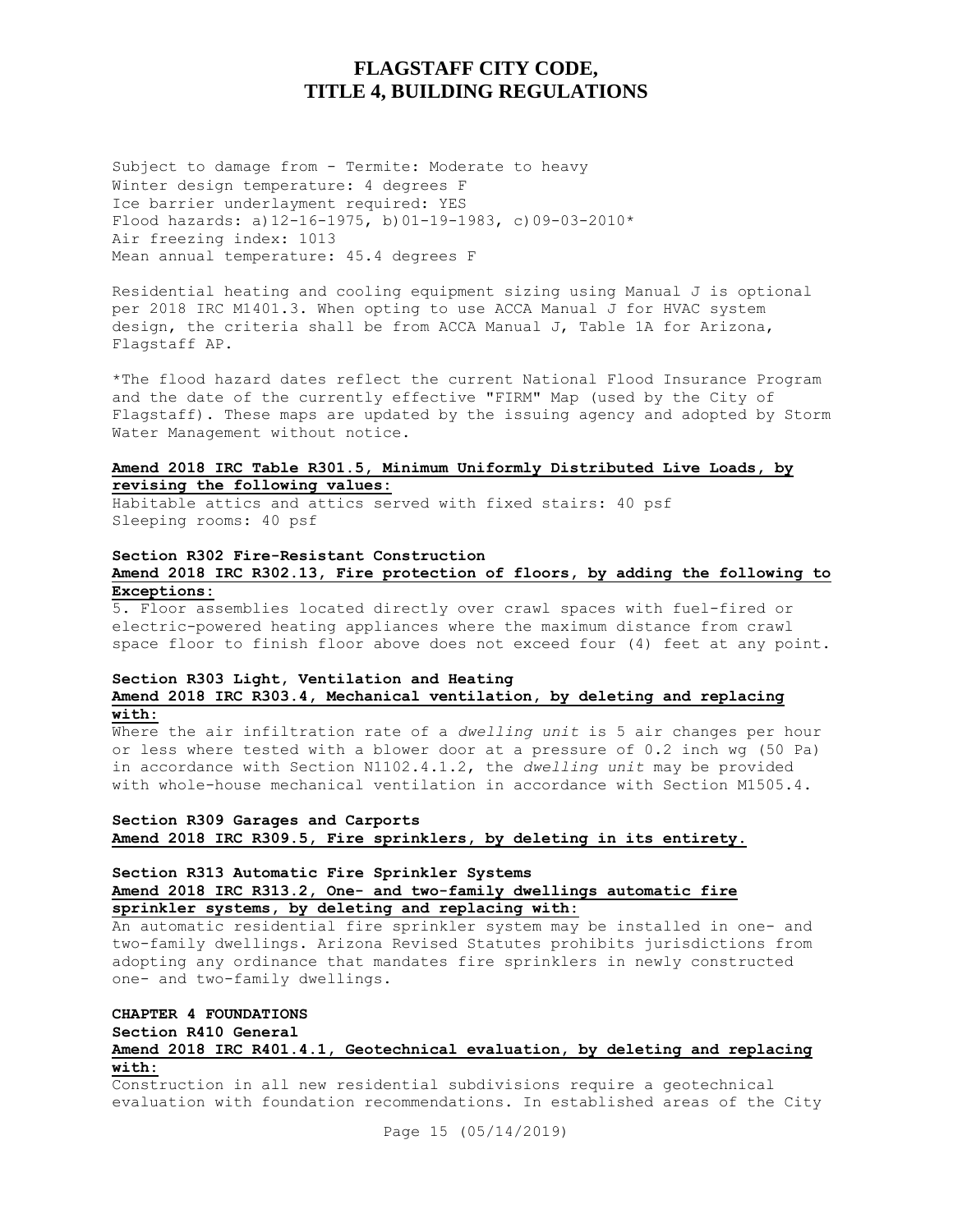of Flagstaff, "in-fill" lots or vacant lots in subdivisions established prior to 1996, the designer may use a load-bearing pressure of 1500 pounds per square foot in lieu of a geotechnical evaluation. Upon site excavation of foundation, where the Building Official determines that in-place soils with an allowable bearing capacity of less than 1500 pounds per square foot (psf) are likely to be present at the site, then allowable bearing capacity shall be determined by a geotechnical evaluation at the expense of the permit applicant.

### **Section R403 Footings Amend 2018 IRC R403.1, General, by adding:**

All footings located less than eighteen (18) inches below existing grade to be air entrained, 3,500 psi concrete (severe weather), and pinned to rock at intervals specified for foundation wall vertical reinforcements or as specified by the Arizona Registered Design Professional of Record.

## **CHAPTER 5 FLOORS Section R502 Wood Floor Framing Amend 2018 IRC R502.3, Allowable joist spans, by adding:**

The Western Lumber Span Tables for Floor and Ceiling Joists and Roof Rafters is adopted as a secondary reference to Tables R502.3.1(1) and R502.3.1(2)

## **Amend 2018 IRC R502.3.1, Sleeping areas and attic joists, by deleting and replacing with:**

Table R502.3.1(1) shall be used to determine the maximum allowable span of floor joists that support sleeping areas and *attics* that are accessed by means of a fixed stairway in accordance with Section R311.7 provided that the design live load does not exceed 40 pounds per square foot (1.44 kPa) and the design dead load does not exceed 20 pounds per square foot (0.96 kPa). The allowable span of ceiling joists that support attics used for limited storage or no storage shall be determined in accordance with Section R802.5.

## **Section R507 Exterior Decks Amend 2018 IRC R507.5, Deck beams, by adding:**

The Western Lumber Span Tables for Floor and Ceiling Joists and Roof Rafters is adopted as a secondary reference to Tables R507.5.

#### **Amend 2018 IRC R507.6, Deck joists, by adding:**

The Western Lumber Span Tables for Floor and Ceiling Joists and Roof Rafters is adopted as a secondary reference to Tables R507.6.

#### **Amend 2018 IRC R507.9.2, Lateral connection, by adding:**

Exception: Attached first floor decks that do not exceed 30 inches above grade at any point.

## **CHAPTER 7 WALL COVERING**

**Section R702 Interior Covering**

**Amend 2018 IRC R702.7, Vapor retarders, by deleting the following:**

Class I or II vapor retarders are required on the interior side of frame walls in Climate Zones 5, 6, 7, 8, and Marine 4.

**CHAPTER 8 ROOF-CEILING CONSTRUCTION Section R802 Wood Roof Framing Amend 2018 IRC R802.4.1, Rafter size, by adding:**

Page 16 (05/14/2019)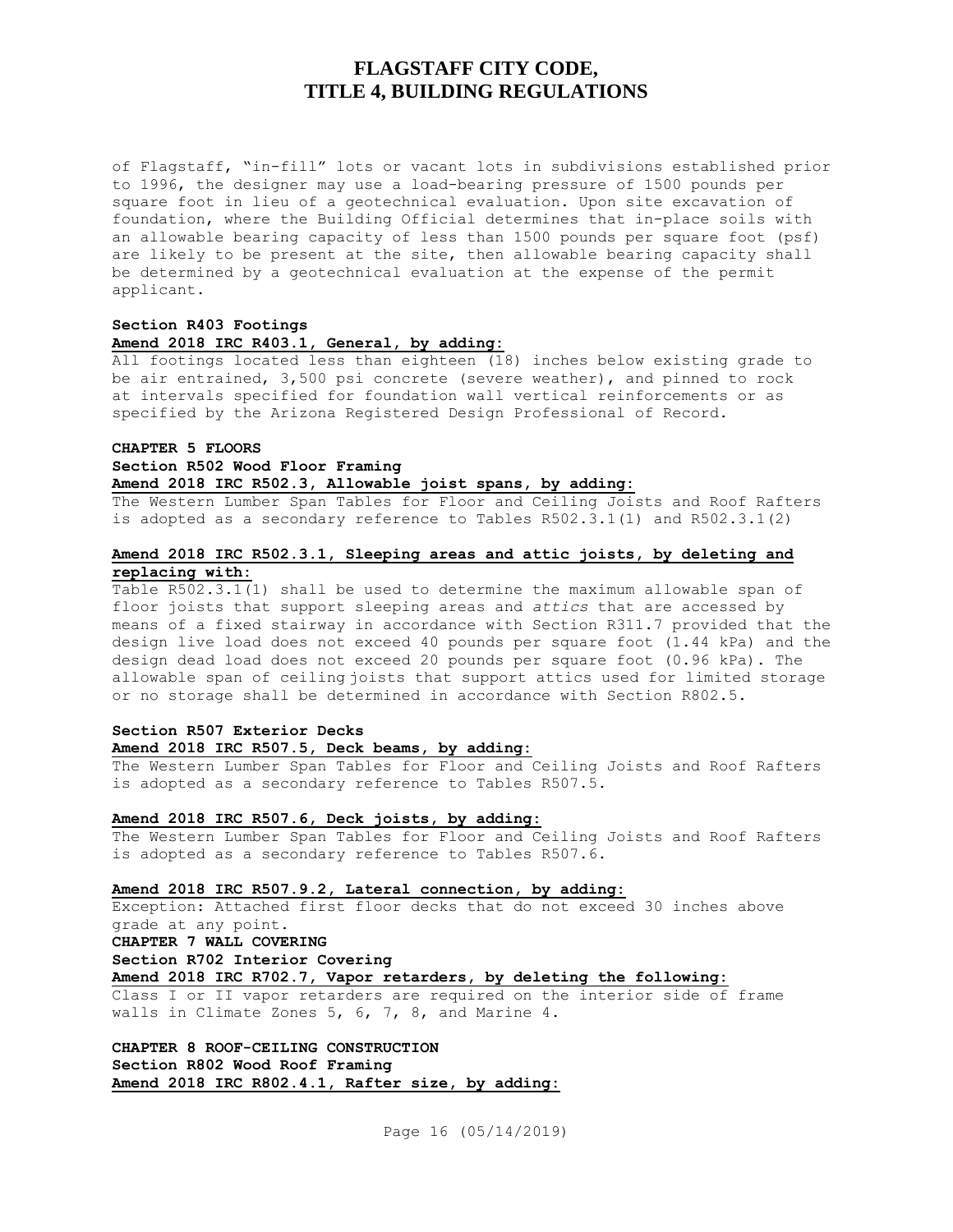The Western Lumber Span Tables for Floor and Ceiling Joists and Roof Rafters is adopted as a secondary reference to Tables R802.4.1(1) through R802.4.1(8).

#### **CHAPTER 9 ROOF ASSEMBLIES Section R904 Materials**

**Amend 2018 IRC R904.3, Material specifications and physical characteristics, by adding:**

All roofing materials used shall be Class "A" or "B" and rolled roofing shall be a Class A or B material and shall be a self-adhering, polymer modified bitumen material.

### **Section R905 Requirements for Roof Coverings Amend 2018 IRC R905.7, Wood shingles, by deleting in its entirety.**

**Amend 2018 IRC R905.8, Wood shakes, by deleting in its entirety.**

**CHAPTER 11 ENERGY EFFICIENCY Section N1102 Building Thermal Envelope Amend 2018 IRC N1102.1.2, Insulation and fenestration criteria, by revising/adding the following to Table N1102.1.2 as follows:**

Climate Zone 5, Wood frame wall R-value, shall be 15 high density in existing 2x4 framed walls in remodel work only. Footnote b, add Exception: Windows used for the installation of glazing for an approved passive solar design.

#### **Amend 2018 IRC N1102.2, Equipment sizing and efficiency rating (Mandatory), by adding:**

Furnaces installed in new construction shall be 90% condensing type furnaces. Exception: For replacement furnaces, installation of a 90% condensing type furnaces is voluntary.

## **CHAPTER 20 BOILERS AND WATER HEATERS Section M2005 Water Heaters Amend 2018 IRC M2005.1, General, by adding:**

Water heaters shall be capable of being removed without first removing a permanent portion of the building structure or any other appliance.

**CHAPTER 24 FUEL GAS**

**Section G2445 Unvented Room Heaters Amend 2018 IRC Section G2445, Unvented Room Heaters, by deleting in its entirety.**

**CHAPTER 26 GENERAL PLUMBING REQUIREMENTS Section P2602 Individual Water Supply and Sewage Disposal Amend 2018 IRC P2602.1, General, by adding:**

Building sanitary drainage piping and systems that connect to private sewage disposal systems shall be approved by Coconino County Environmental Quality prior to installation.

**SECTION P2603 STRUCTURAL AND PIPING PROTECTION Amend 2018 IRC P2603.5.1, Sewer depth, by deleting and replacing with:**

*Building sewers* that connect to private sewage disposal systems shall be approved by Coconino County Environmental Quality*. Building sewers* that

Page 17 (05/14/2019)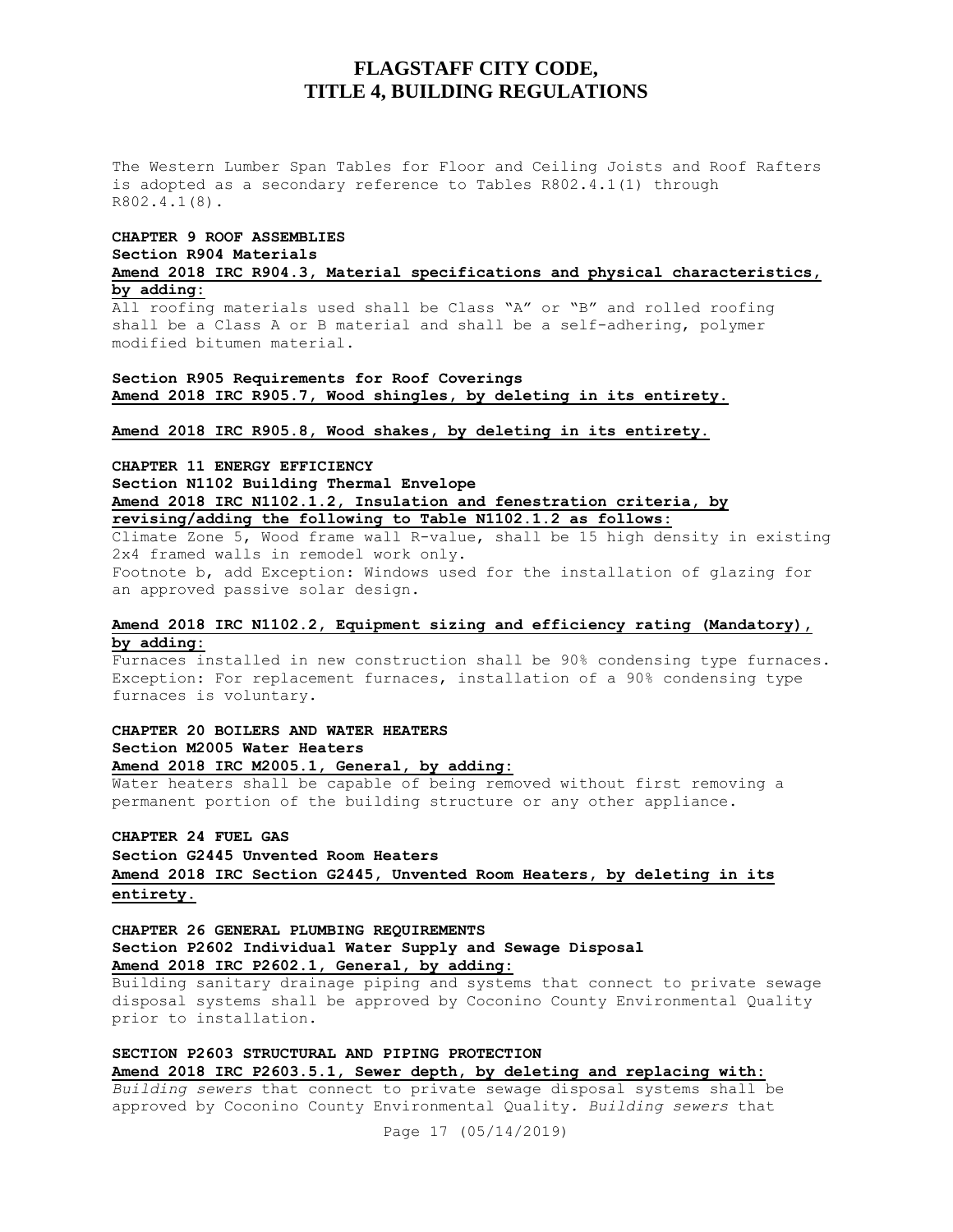connect to the City of Flagstaff's sewage disposal system shall be not less than twelve (12) inches below grade.

## **CHAPTER 29 WATER SUPPLY AND DISTRIBUTION Section P2903 Water Supply System Amend 2018 IRC Table P2903.2, Maximum Flow Rates and Consumption for Plumbing Fixtures and Fixture Fittings, by revising and adding as follows:** Maximum Flow Rate or Quantity for a Water Closet to 1.3 gallons.

Dual-flush water closets: The effective flush volume shall not exceed 1.28 gallons (4.8 liters). The effective flush volume is the average flush volume of two reduced flushes and one full flush. Flush volumes shall be tested in accordance with ASME A112.19.2/CSA B45.1 and ASME A112.19.14.

## **CHAPTER 31 VENTS Section P3103 Vent Terminals Amend 2018 IRC P3103.1.1, Roof termination, as follows:**

Replace "6" with "twelve (12)" and delete "or 6 inches (mm) above the anticipated snow accumulation, whichever is greater".

## **CHAPTER 39 POWER AND LIGHTING DISTRIBUTION Section E3901 Receptacle Outlets Amend 2018 IRC E3901.9, Basements, garages and accessory buildings, by adding:**

At least one required garage receptacle shall be a 208/240-volt individual branch circuit for purposes of electric vehicle (EV) charging. The service panel or subpanel circuit directory shall provide a 50-ampere minimum dedicated branch circuit and a branch circuit overcurrent device. Electric vehicle supply equipment shall be installed in accordance with 2017 NFPA 70/NEC.

Exception: Additions and alterations to existing one- or two-family dwellings and townhouses constructed per the IRC are exempt from the EV charging requirement.

### **APPENDIX M HOME DAY CARE – R-3 OCCUPANCY Section A101 General Amend 2018 IRC Appendix M, AM101.1, General, by adding:**

AM101.1.1 A Home Occupation Permit issued by the City of Flagstaff is required prior to receiving any building permits for conversions or improvements.

## **APPENDIX T SOLAR-READY PROVISIONS – DETACHED ONE- AND TWO-FAMILY DWELLINGS AND TOWNHOUSES Section T101 Scope**

**Amend 2018 IRC Appendix T, T101.1, General, by deleting and replacing with:** These provisions shall be applicable for new construction.

**Section T103 Solar-Ready Zone Amend 2018 IRC Appendix T, T103.6, Capped roof penetration sleeve, by deleting in its entirety.**

**Amend 2018 IRC Appendix T, T103.8, Interconnection pathway, by deleting in its entirety.**

Page 18 (05/14/2019)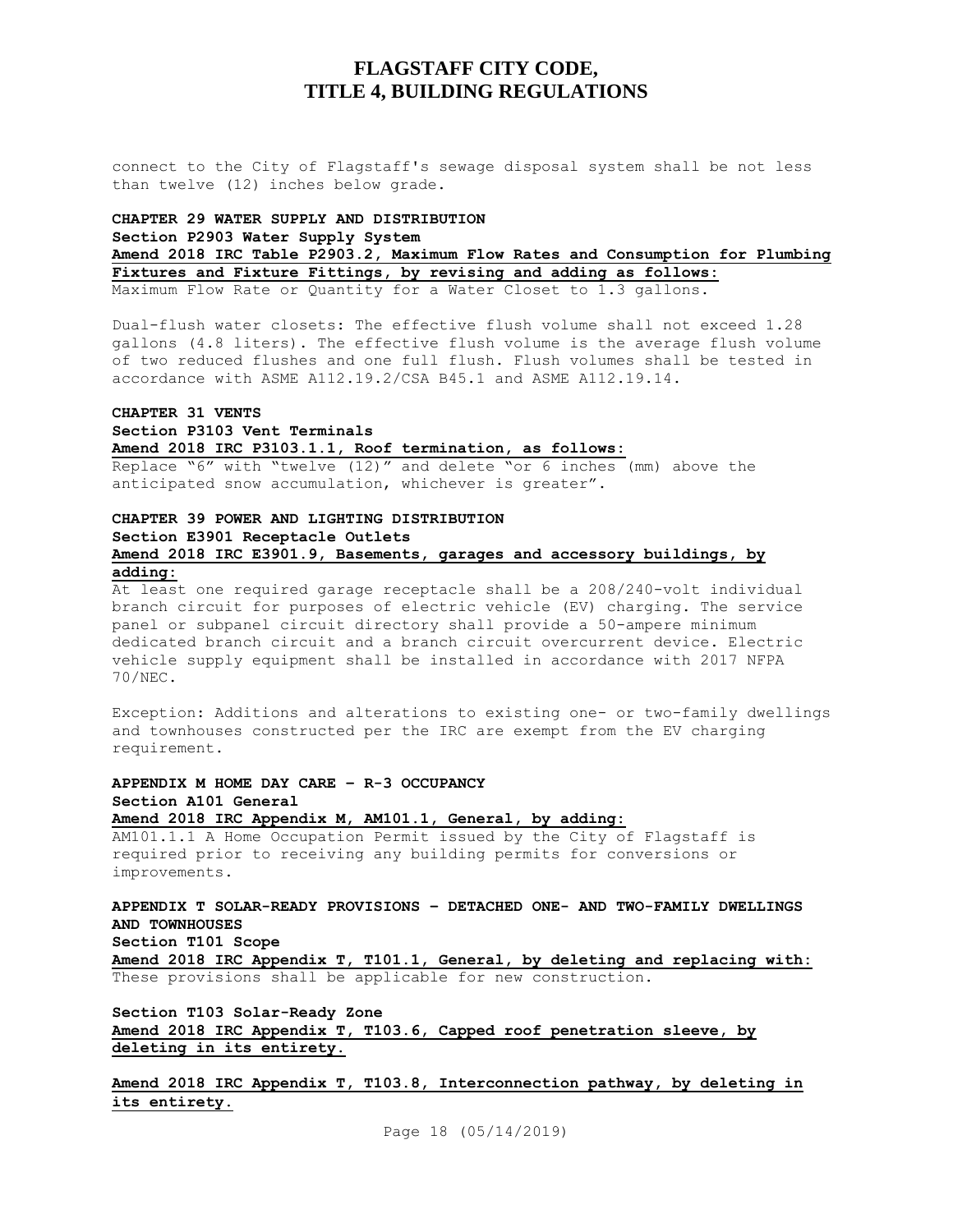## **Amend 2018 IRC Appendix T, T103.9, Electrical service reserved space, by deleting and replacing with:**

When feasible, the main electrical service panel shall have a reserved space to allow installation of a dual pole circuit breaker for future solar electric installation and shall be labeled "For Future Solar Electric." The reserved space shall be positioned at the opposite (load) end from the input feeder location or main circuit location.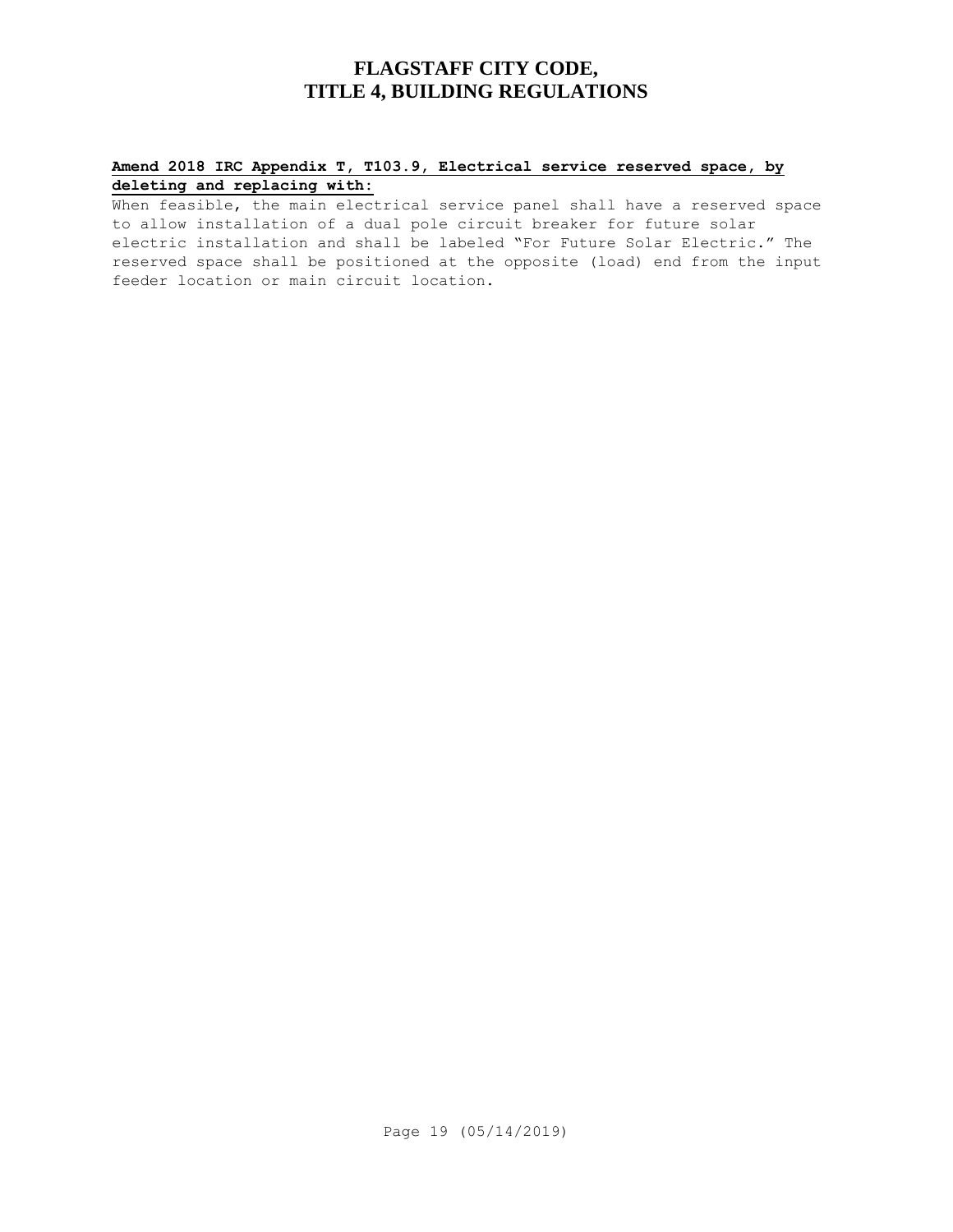#### **CHAPTER 4-04**

### **2018 INTERNATIONAL EXISTING BUILDING CODE**

### **4-04-001-0001 AMENDMENTS, ADDITIONS, AND DELETIONS**

The following provisions shall have the effect of either amending, adding to, or deleting from the 2018 International Existing Building Code adopted in Flagstaff City Code, Title 4, Building Regulations, Chapter 4-01, Administrative Enactments, Section 4-01-001-0002, Adoption of Model Codes.

### **CHAPTER 1 SCOPE AND ADMINISTRATION Section 105 Permits Amend 2018 IEBC 105.1, Required, by adding:**

Refer to the 2018 Amendments to Flagstaff City Code, Title 4, Building Code to the 2018 International Building Code (IBC) and 2018 and International Residential Code (IRC) for building permit requirements.

#### **Amend 2018 IEBC 105.5, Expiration, by deleting and replacing with:**

Refer to the 2018 Amendments to Flagstaff City Code, Title 4, Building Code to the 2018 International Building Code (IBC) and 2018 and International Residential Code (IRC) for the duration of building permits.

#### **Section 112 Board of Appeals**

#### **Amend 2018 IEBC 112.1, General, by deleting and replacing with:**

In order to hear and decide appeals of orders, decisions or determinations made by the Building Official relative to the application and interpretation of this code, there shall be and is hereby created a Building and Fire Code Board of Appeals per Flagstaff City Code, Title 2, Boards and Commissions.

### **CHAPTER 3 PROVISIONS FOR ALL COMPLIANCE METHODS Section 301 Administration Amend 2018 IEBC 301.5, Compliance with accessibility, by deleting and replacing with:**

Accessibility requirements for existing buildings shall comply with the 2017 edition of ICC A117.1.

#### **CHAPTER 4 REPAIRS Section 408 Plumbing**

### **Amend 2018 IEBC 408.2, Water closet replacement, by deleting and replacing with:**

The maximum water consumption flow rates and quantities for all replaced water closets shall be 1.3 gallons per flushing cycle.

Dual-flush water closets: The effective flush volume shall not exceed 1.28 gallons (4.8 liters). The effective flush volume is the average flush volume of two reduced flushes and one full flush. Flush volumes shall be tested in accordance with ASME A112.19.2/CSA B45.1 and ASME A112.19.14.

## **CHAPTER 12 HISTORIC BUILDINGS Section 1201 General Amend 2018 IEBC 1201.2, Report, by adding subsection 1201.2.1, Heritage Preservation Commission:**

Page 20 (05/14/2019)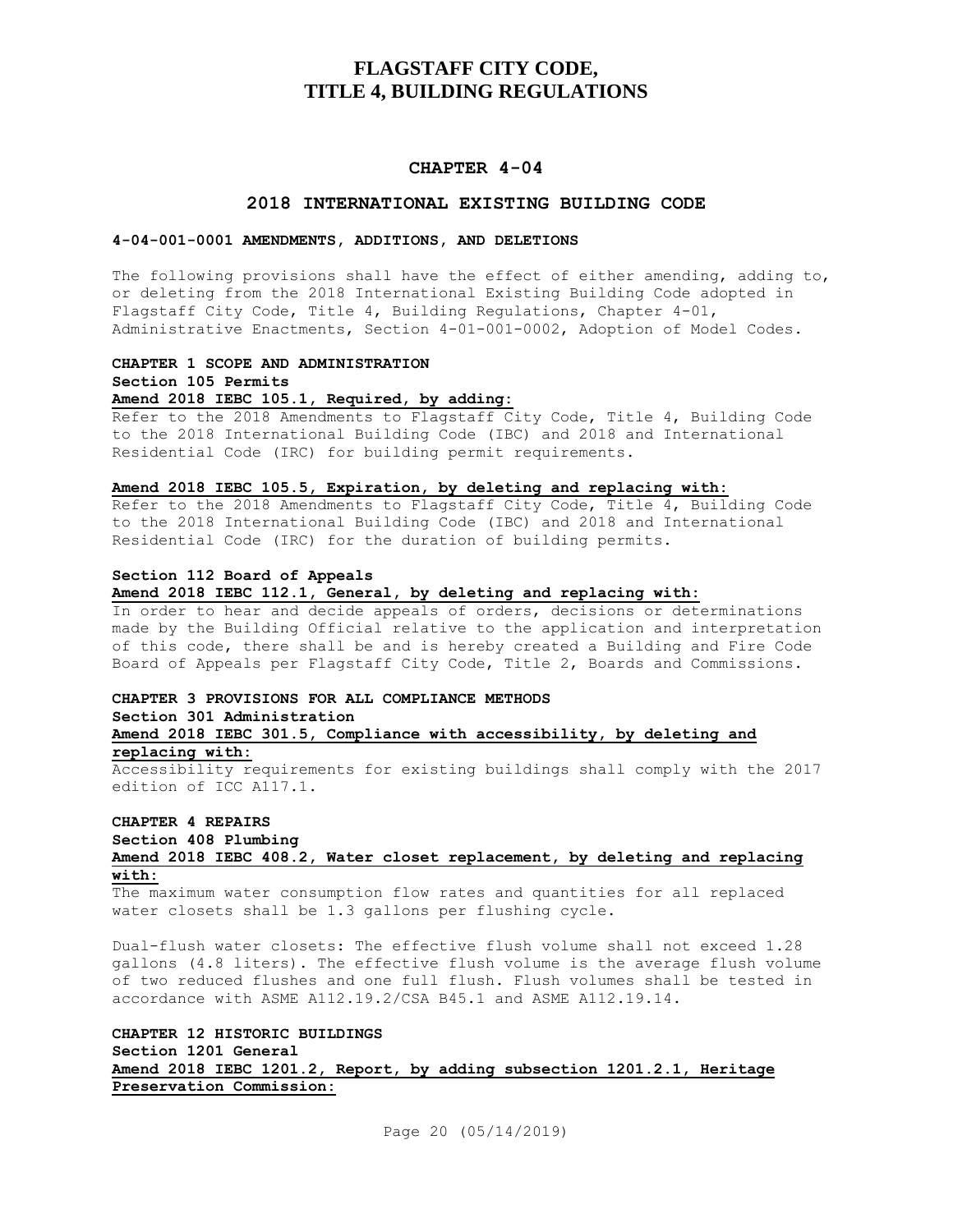1201.2.1, Heritage Preservation Commission. Any changes to a structure in a historic district or to buildings listed on the City of Flagstaff Historic Registry shall be reviewed by the Community Investment Division, Heritage Preservation Officer, and Current Planning Program, Planning & Development Services Section, prior to issuing a building permit. The project may be referred to the City's Inter-Division Staff (IDS) committee and/or the Heritage Preservation Commission for review.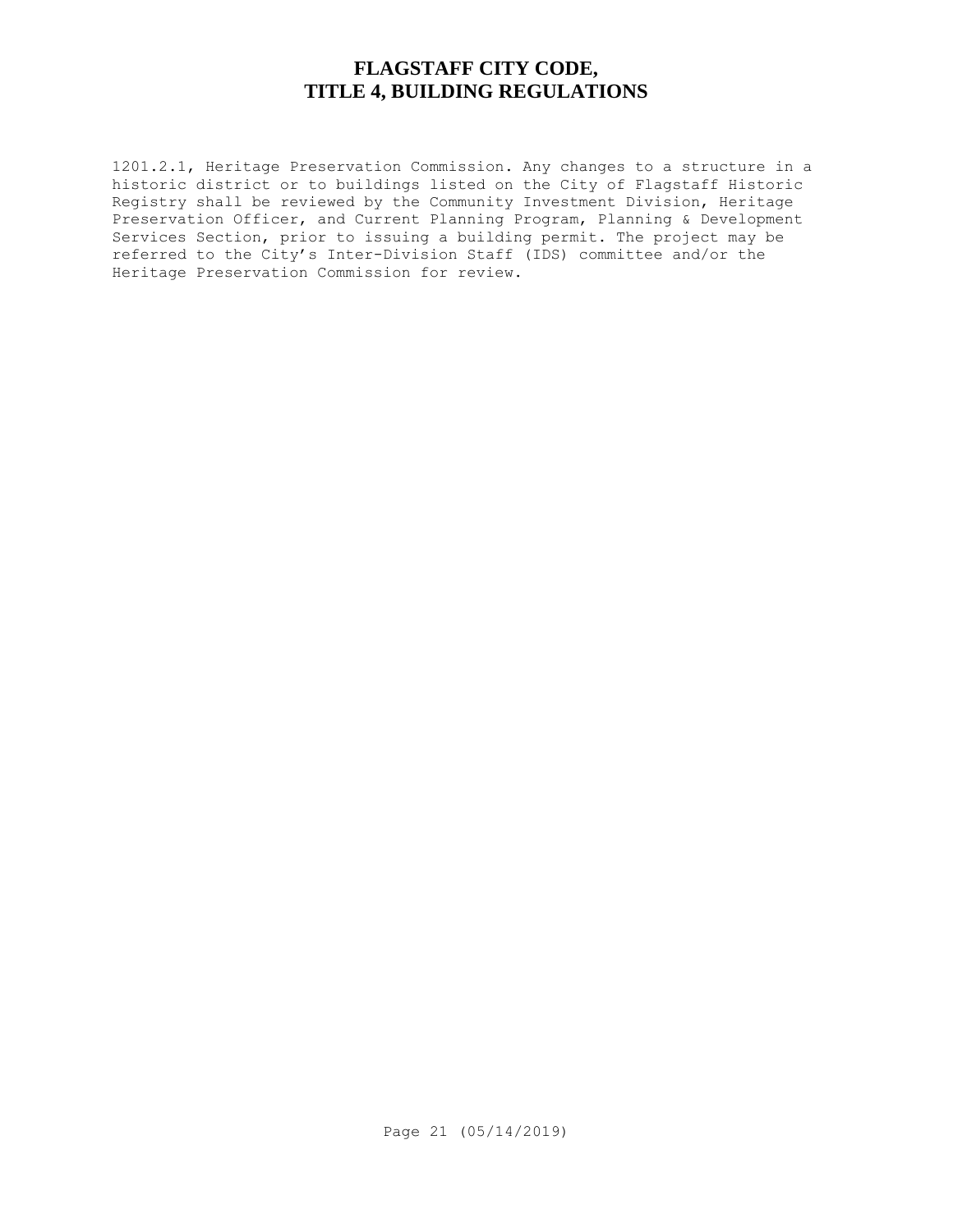## **CHAPTER 4-05 2018 INTERNATIONAL MECHANICAL CODE**

#### **4-05-001-0001 AMENDMENTS, ADDITIONS, AND DELETIONS**

The following provisions shall have the effect of either amending, adding to, or deleting from the 2018 International Mechanical Code (IMC) adopted in Flagstaff City Code, Title 4, Building Regulations, Chapter 4-01, Administrative Enactments, Section 4-01-001-0002, Adoption of Model Codes.

### **CHAPTER 1 SCOPE AND ADMINISTRATION**

**Section 106 Permits**

**Amend 2018 IMC 106.5.2, Fee schedule, by deleting and replacing with:** The fees for all plumbing work shall be in accordance with 2018 IBC 109.2, as adopted and amended by the City of Flagstaff.

#### **Amend 2018 IMC 106.5.3, Fee refunds, by deleting and replacing with:**

Refunds shall be in accordance with 2018 IBC 109.6, as adopted and amended by the City of Flagstaff.

#### **Section 108 Violations**

**Amend 2018 IMC 108.4, Violation penalties, by deleting and replacing with:** Violation penalties shall be in accordance with 2018 IBC 114.4 as adopted and amended by the City of Flagstaff.

#### **Amend 2018 IMC 108.5, Stop work orders, by deleting and replacing with:**

Stop work orders shall be in accordance with 2018 IBC Section 115, as adopted and amended by the City of Flagstaff.

#### **Section 109 Means of Appeal**

**Amend 2018 IMC 109.1, Application for appeal, by deleting and replacing with:** In order to hear and decide appeals of orders, decisions or determinations made by the Building Official relative to the application and interpretation of this code, there shall be and is hereby created a Building and Fire Code Board of Appeals per Flagstaff City Code, Title 2, Boards and Commissions.

## **CHAPTER 3 GENERAL REGULATIONS**

**Section 304 Installation**

**Amend 2018 IMC 304.2, Conflicts, by deleting and replacing with:**

Where conflicts between this code and the conditions of the listing or the manufacturer's installation instructions occur, the listing and manufacturer's installation requirements shall apply.

## **CHAPTER 9 SPECIFIC APPLIANCES, FIREPLACES AND SOLID FUEL-BURNING EQUIPMENT Section 903 Factory-Built Fireplaces**

## **Amend 2018 IMC 903.3, Unvented gas log heaters, by deleting and replacing with:**

An unvented gas log heater shall not be installed at any time unless first approved by the local gas utility company. A signed and dated letter of such approval shall be submitted to the Building Official before a permit can be issued.

**CHAPTER 10 BOILERS, WATER HEATERS AND PRESSURE VESSELS Section 1002 Water Heaters**

Page 22 (05/14/2019)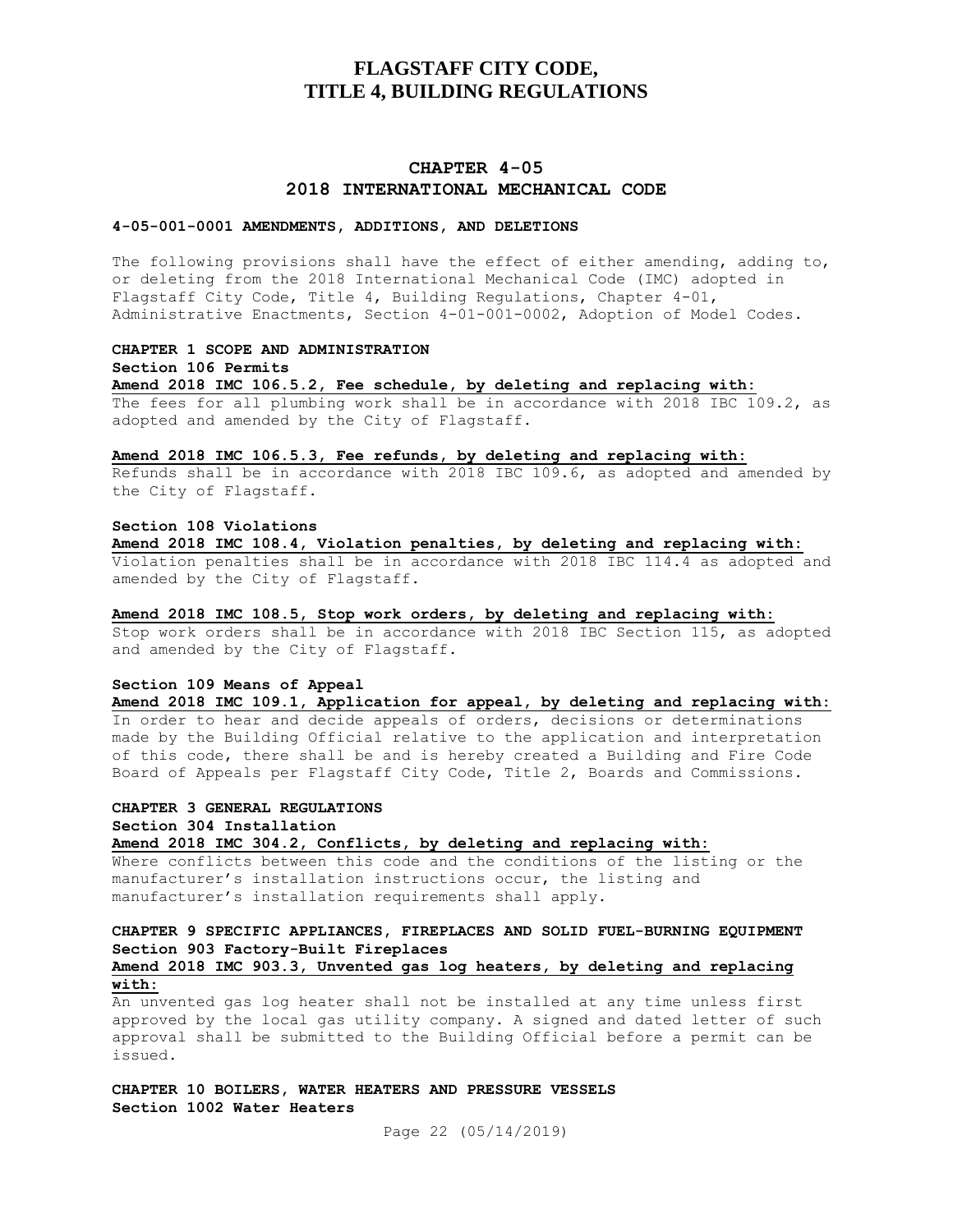## **Amend 2018 IMC 1002.1, General, by revising the second sentence to read:**

Water heaters shall be capable of being removed without first removing a permanent portion of the building structure or any other appliance.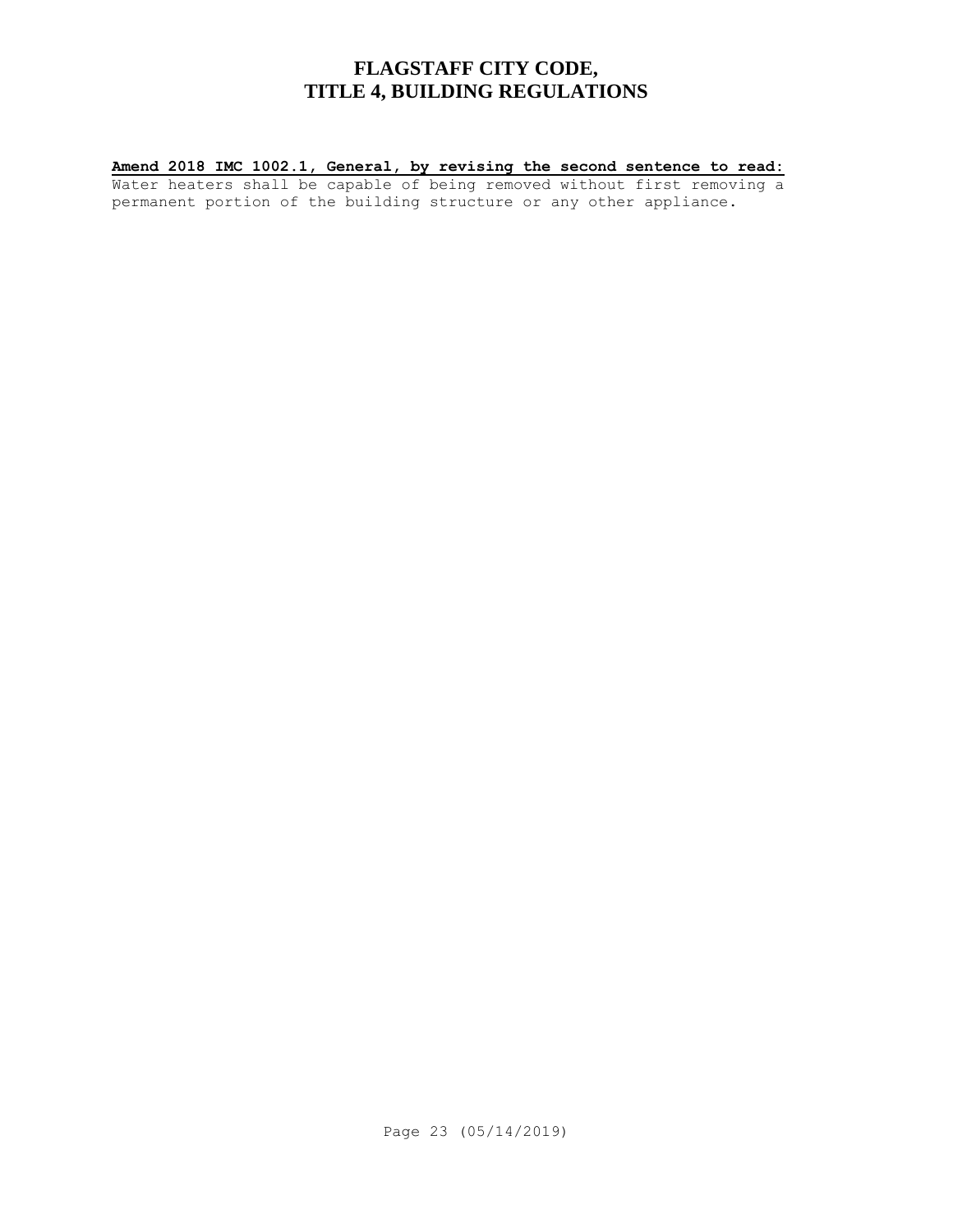## **CHAPTER 4-06 2018 INTERNATIONAL PLUMBING CODE**

#### **4-06-001-0001 AMENDMENTS, ADDITIONS, AND DELETIONS**

The following provisions shall have the effect of either amending, adding to, or deleting from the 2018 International Plumbing Code (IPC) adopted in Flagstaff City Code, Title 4, Building Regulations, Chapter 4-01, Administrative Enactments, Section 4-01-001-0002, Adoption of Model Codes.

#### **CHAPTER 1 SCOPE AND ADMINISTRATION**

**Section 106 Fees**

**Amend 2018 IPC 106.6.2, Fee schedule, by deleting and replacing with:** The fees for all plumbing work shall be in accordance with 2018 IBC 109.2, as adopted and amended by the City of Flagstaff.

#### **Amend 2018 IPC 106.6.3, Fee refunds, by deleting and replacing with:**

Refunds shall be in accordance with 2018 IBC 109.6, as adopted and amended by the City of Flagstaff.

#### **Section 109 Means of Appeal**

**Amend 2018 IPC 109.1, Application for appeal, by deleting and replacing with:** In order to hear and decide appeals of orders, decisions or determinations made by the Building Official relative to the application and interpretation of this code, there shall be and is hereby created a Building and Fire Code Board of Appeals per Flagstaff City Code, Title 2, Boards and Commissions.

## **Amend 2018 IPC Sections 109.2 through 109.7, by deleting in their entirety.**

**CHAPTER 3 GENERAL REGULATIONS Section 301 General**

**Amend 2018 IPC 301.7, Conflicts, by deleting and replacing with:** Where conflicts between this Code and the conditions of the listing or the manufacturer's installation instructions occur, the listing or manufacturer's installation requirements shall apply.

#### **Section 305 Protection of Pipes and Plumbing System Components Amend 2018 IPC 305.4, Freezing, by revising the last sentence to read:**

Exterior water supply piping shall be installed not less than thirty (30) inches below grade.

## **Amend 2018 IPC 305.4.1, Sewer depth, by deleting and replacing with:**

Building sewers that connect to private sewage disposal systems shall be approved by Coconino County Environmental Quality prior to installation. Building sewers that connect to City-provided sewer shall be a minimum of twelve (12) inches below grade.

### **Section 312 Tests and Inspections**

**Amend 2018 IPC 312.1, Required tests, by replacing the fourth sentence with:** All plumbing system piping shall be tested with either water or air.

## **Amend 2018 IPC 312.3, Drainage and vent air test, by deleting the first sentence.**

Page 24 (05/14/2019)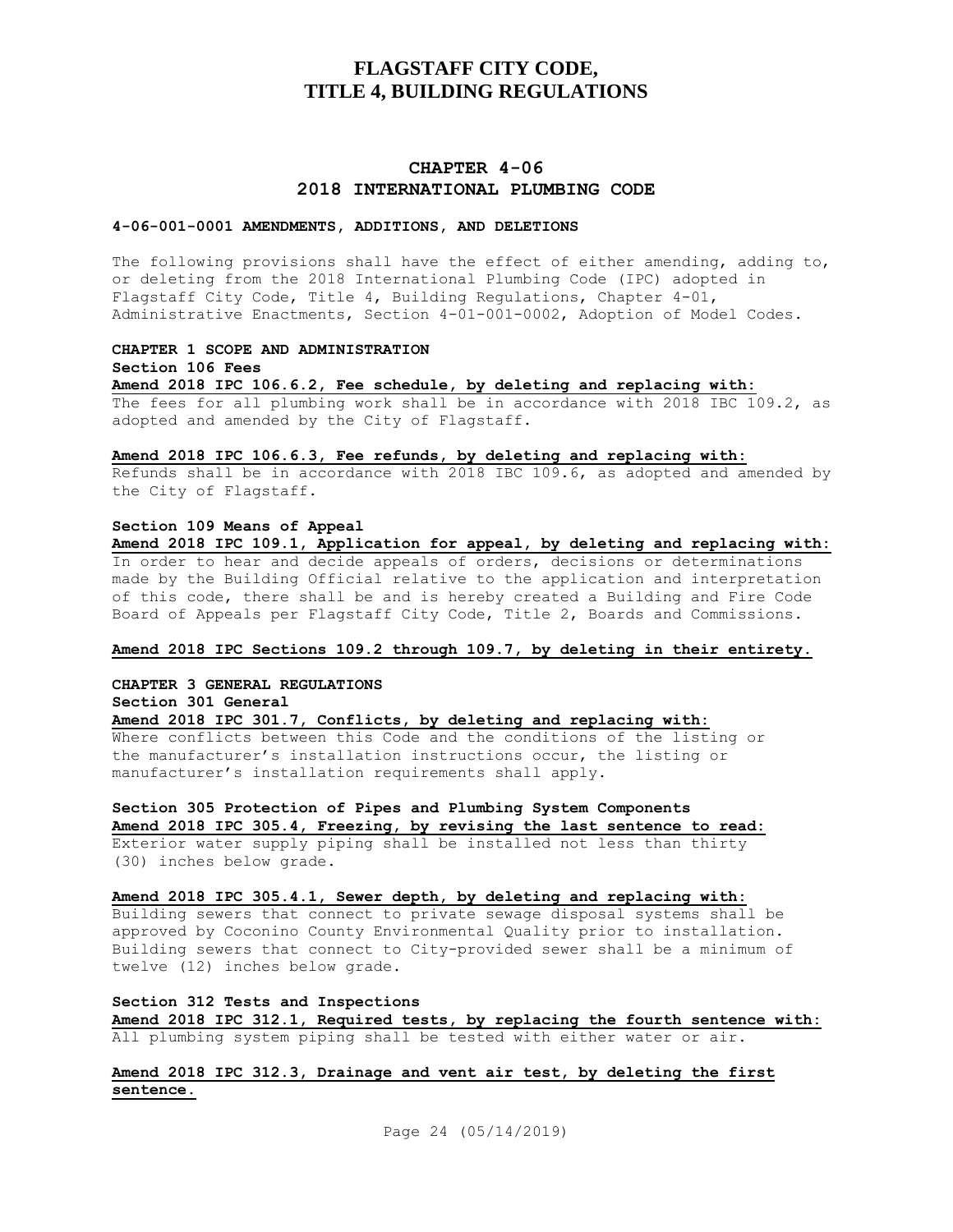## **Amend 2018 IPC 312.4, Drainage and vent final test, by deleting in its entirety.**

**Amend 2018 IPC 312.6, Gravity and sewer test, by deleting in its entirety.**

**Amend 2018 IPC 312.7, Forced sewer test, by deleting in its entirety.**

**CHAPTER 6 WATER SUPPLY AND DISTRIBUTION Section 604 Design of Building Water Distribution System Amend 2018 IPC Table 604.4, Maximum flow rates and consumption for plumbing fixtures and fixture fittings, by revising the following values:** Maximum Flow Rate or Quantity for a Urinal to 1 pint. Maximum Flow Rate or Quantity for a Water Closet to 1.3 gallons.

Dual-flush toilets: The effective flush volume shall not exceed 1.28 gallons (4.8 liters). The effective flush volume is the average flush volume of two reduced flushes and one full flush. Flush volumes shall be tested in accordance with ASME A112.19.2/CSA B45.1 and ASME A112.19.14.

### **CHAPTER 7 SANITARY DRAINAGE Section 703 Building Sewer Amend 2018 IPC 703, Building sewer, by adding section 703.7, Building sewer locating means:**

703.7 Building Sewer Locating Means. All non-metallic building sewer piping shall be installed with a plastic covered No. 12 AWG Type UF 600V tracer wire taped to the top of the piping with a minimum 10 mil tape. The building sewer tracer wire shall be green in color.

### **CHAPTER 9 VENTS Section 903 Vent Terminals Amend 2018 IPC 903.1, Roof termination, as follows:** Replace "[NUMBER OF INCHES]" with "twelve (12)".

Page 25 (05/14/2019)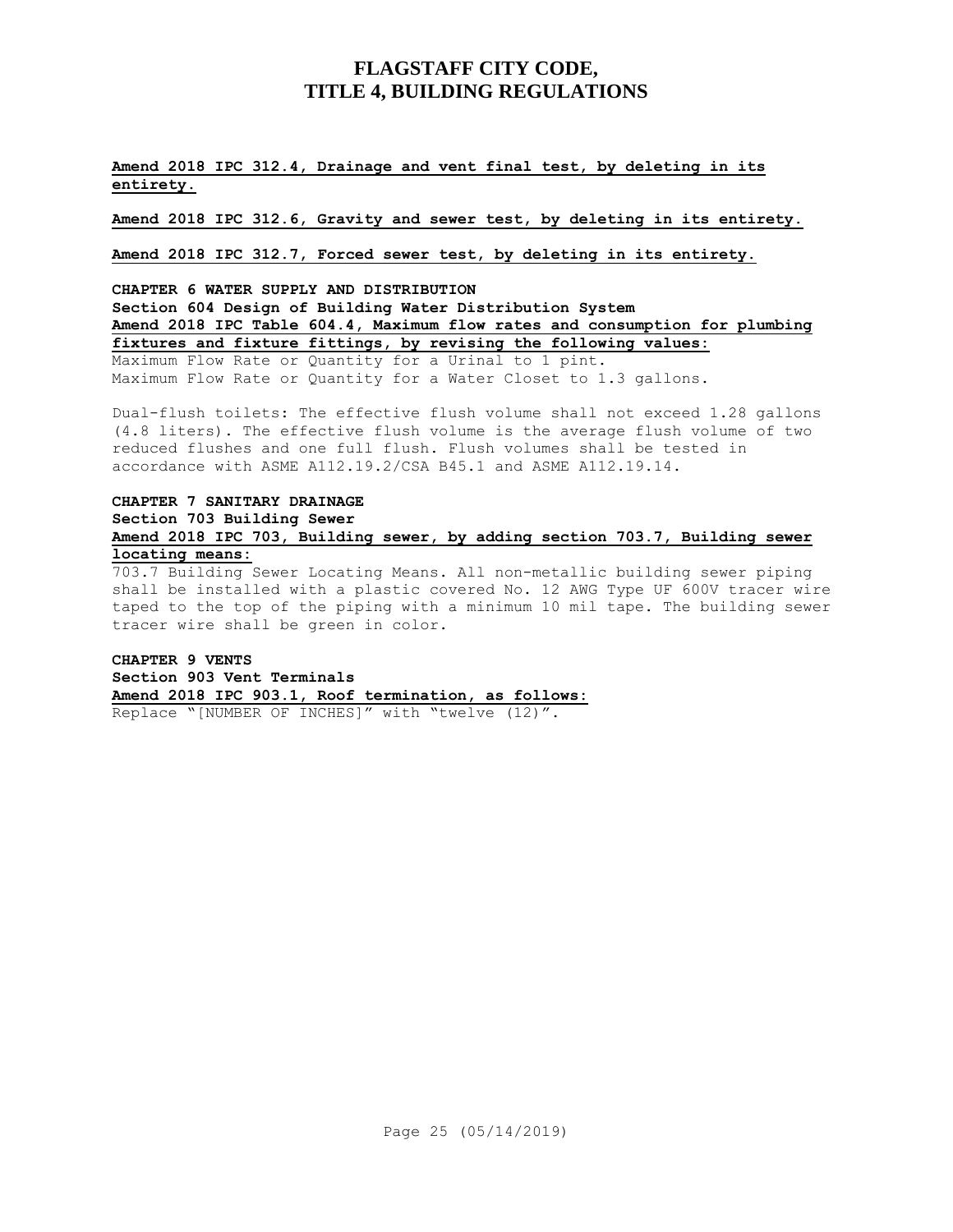## **CHAPTER 4-07 2018 INTERNATIONAL FUEL GAS CODE**

## **4-07-001-0001 AMENDMENTS, ADDITIONS, AND DELETIONS**

The following provisions shall have the effect of either amending, adding to, or deleting from the 2018 International Fuel Gas Code (IFGC) adopted in Flagstaff City Code, Title 4, Building Regulations, Chapter 4-01, Administrative Enactments, Section 4-01-001-0002, Adoption of Model Codes.

#### **CHAPTER 1 SCOPE AND ADMINISTRATION**

**Section 106 Fees Amend 2018 IFGC 106.6.2, Fee schedule, by deleting and replacing with:** The fees for work shall be in accordance with 2018 IBC 109.2, as adopted and amended by the City of Flagstaff.

## **Amend 2018 IPC 106.6.3, Fee refunds, by deleting and replacing with:**

Refunds shall be in accordance with 2018 IBC 109.6, as adopted and amended by the City of Flagstaff.

## **Section 109 Means of Appeal Amend 2018 IFGC 109.1, Application for appeal, by deleting and replacing with:**

In order to hear and decide appeals of orders, decisions or determinations made by the Building Official relative to the application and interpretation of this code, there shall be and is hereby created a Building and Fire Code Board of Appeals per Flagstaff City Code, Title 2, Boards and Commissions.

#### **Amend 2018 IFGC Sections 109.2 through 109.7, by deleting in their entirety.**

**CHAPTER 3 GENERAL REGULATIONS Section 303 Appliance Location Amend 2018 IFGC 303.3, Prohibited locations, by deleting numbers 3 and 4.**

**CHAPTER 4 GAS PIPING INSTALLATIONS Section 403 Piping Materials Amend 2018 IFGC 403.4.3, Copper and copper alloy, by deleting and replacing with:**

Copper and brass, threaded copper, brass, and aluminum piping shall not be used for gas piping installations within the City of Flagstaff.

**CHAPTER 6 SPECIFIC APPLIANCES Section 621 Unvented Room Heaters Amend 2018 IFGC Section 621, Unvented Room Heaters, by deleting in its entirety.**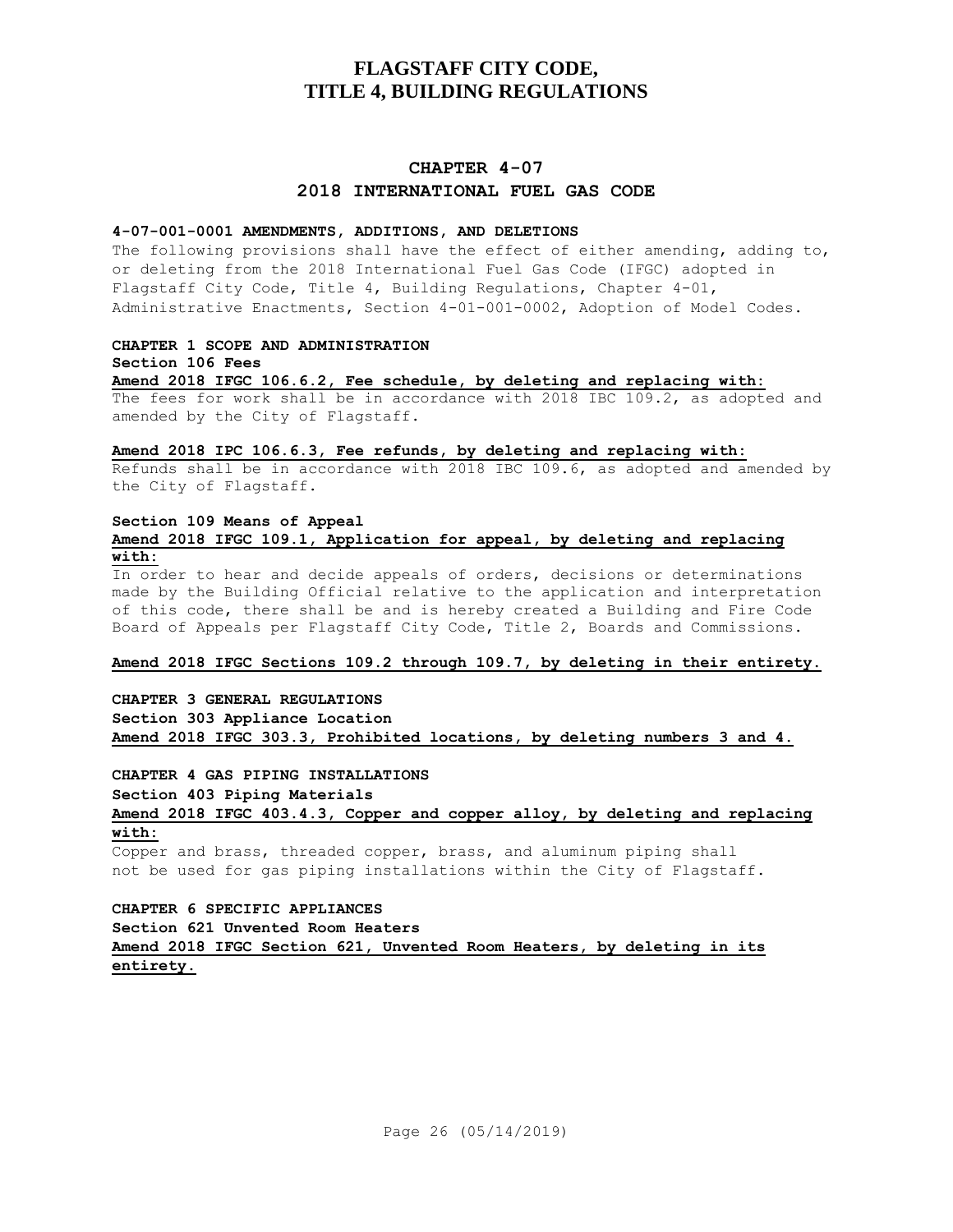## **CHAPTER 4-08 2018 INTERNATIONAL ENERGY CONSERVATION CODE**

### **4-08-001-0001 AMENDMENTS, ADDITIONS, AND DELETIONS**

The following provisions shall have the effect of either amending, adding to, or deleting from the 2018 International Energy Conservation Code (IECC) adopted in Flagstaff City Code, Title 4, Building Regulations, Chapter 4-01, Administrative Enactments, Section 4-01-001-0002, Adoption of Model Codes.

#### **COMMERCIAL PROVISIONS**

## **CHAPTER 1 SCOPE AND ADMINISTRATION**

**Section C101 Scope and General Requirements**

**Amend 2018 IECC, by adding Section C101.2.1, Appendices:**

Provisions in the appendices shall not apply unless specifically adopted. The following Appendices are hereby adopted as part of the IECC:

APPENDIX CA – SOLAR-READY ZONE - COMMERCIAL

#### **Section C109 Board of Appeals**

**Amend 2018 IECC C109.1, General, by deleting and replacing with:**

In order to hear and decide appeals of orders, decisions or determinations made by the Building Official relative to the application and interpretation of this code, there shall be and is hereby created a Building and Fire Code Board of Appeals per Flagstaff City Code, Title 2, Boards and Commissions.

#### **Amend 2018 IECC C109.3, Qualifications, by deleting in its entirety.**

#### **CHAPTER 2 DEFINITIONS**

#### **Section C202 General Definitions Amend 2018 IECC C202, General definitions, by replacing the following definition with:**

RESIDENTIAL BUILDING. For this code, includes detached one- and two-family dwellings and townhouses as well as Group R-2, R-3, and R-4 buildings three stories or less in height above grade plane or concrete podium, and without interior conditioned common entry/exit corridors. Where the building includes accessory common uses and/or commercial spaces, those portions of the building shall comply with the applicable commercial provisions of the IECC.

#### **RESIDENTIAL PROVISIONS**

**CHAPTER 1 SCOPE AND ADMINISTRATION Section R101 Scope and General Requirements Amend 2018 IECC, by adding Section R101.2.1, Appendices.**

Provisions in the appendices shall not apply unless specifically adopted. The following Appendices are hereby adopted as part of the IECC:

APPENDIX RA – SOLAR-READY ZONE - RESIDENTIAL

### **Section R109 Board of Appeals**

### **Amend 2018 IECC R109.1, General, by deleting and replacing with:**

In order to hear and decide appeals of orders, decisions or determinations made by the Building Official relative to the application and interpretation

Page 27 (05/14/2019)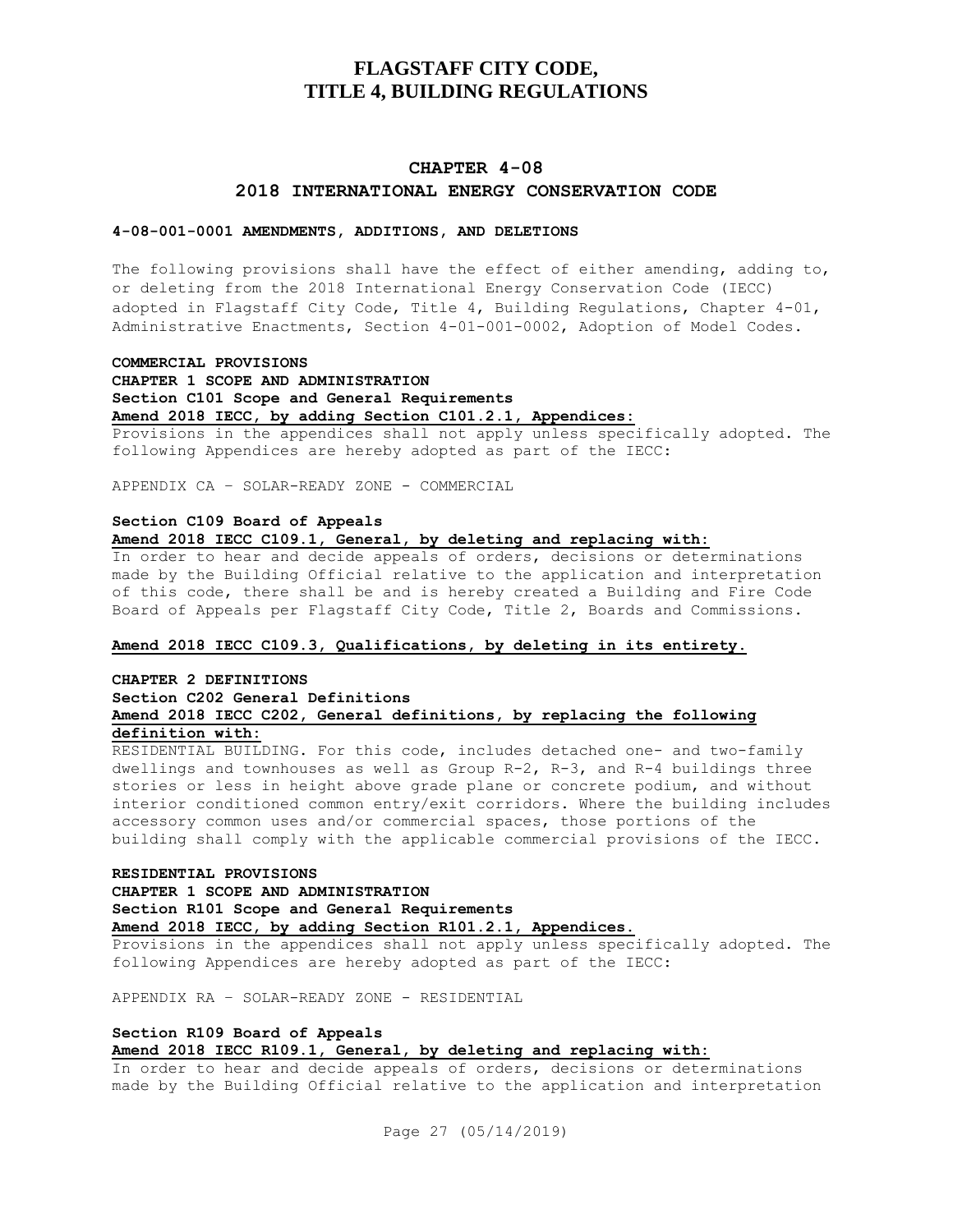of this code, there shall be and is hereby created a Building and Fire Code Board of Appeals per Flagstaff City Code, Title 2, Boards and Commissions.

#### **Amend 2018 IECC R109.3, Qualifications, by deleting in its entirety.**

## **CHAPTER 2 DEFINITIONS Section R202 General Definitions Amend 2018 IECC R202, General definitions, by replacing the following definition with:**

RESIDENTIAL BUILDING. For this code, includes detached one- and two-family dwellings and townhouses as well as Group R-2, R-3, and R-4 buildings three stories or less in height above grade plane or concrete podium, and without interior conditioned common entry/exit corridors. Where the building includes accessory common uses and/or commercial spaces, those portions of the building shall comply with the applicable commercial provisions of the IECC.

## **CHAPTER 4 RESIDENTIAL ENERGY EFFICIENCY Section R402 Building Thermal Envelope Amend 2018 IECC R402.1.2, Insulation and fenestration criteria, by adding the following to Table R402.1.2 as follows:**

Climate Zone 5, Wood frame wall R-value: 15 high density in existing 2x4 framed walls in remodel work only. Footnote b, Exception: Windows used for the installation of glazing for approved passive solar design.

## **Amend 2018 IECC R403.7, Equipment sizing and efficiency rating (Mandatory), by adding:**

Furnaces installed in new construction shall be 90% condensing type furnaces. Exception: Replacement furnaces are to be voluntary 90% condensing type furnaces.

## **APPENDIX RA SOLAR-READY PROVISIONS – DETACHED ONE-AND TWO-FAMILY DWELLING AND TOWNHOUSES**

**Section RA101 Scope**

## **Appendix RA Amend 2018 IECC Appendix RA, RA101.1, General, by deleting and replacing with:**

These provisions shall be applicable for new construction.

#### **Section RA103 Solar-Ready Zone**

### **Amend 2018 IECC Appendix RA, RA103.6, Interconnection pathway, by deleting in its entirety.**

## **Amend 2018 IECC Appendix RA, RA103.7, Electrical service reserved space, by deleting and replacing with:**

When feasible, the main electrical service panel shall have a reserved space to allow installation of a dual pole circuit breaker for future solar electric installation and shall be labeled "For Future Solar Electric." The reserved space shall be positioned at the opposite (load) end from the input feeder location or main circuit location.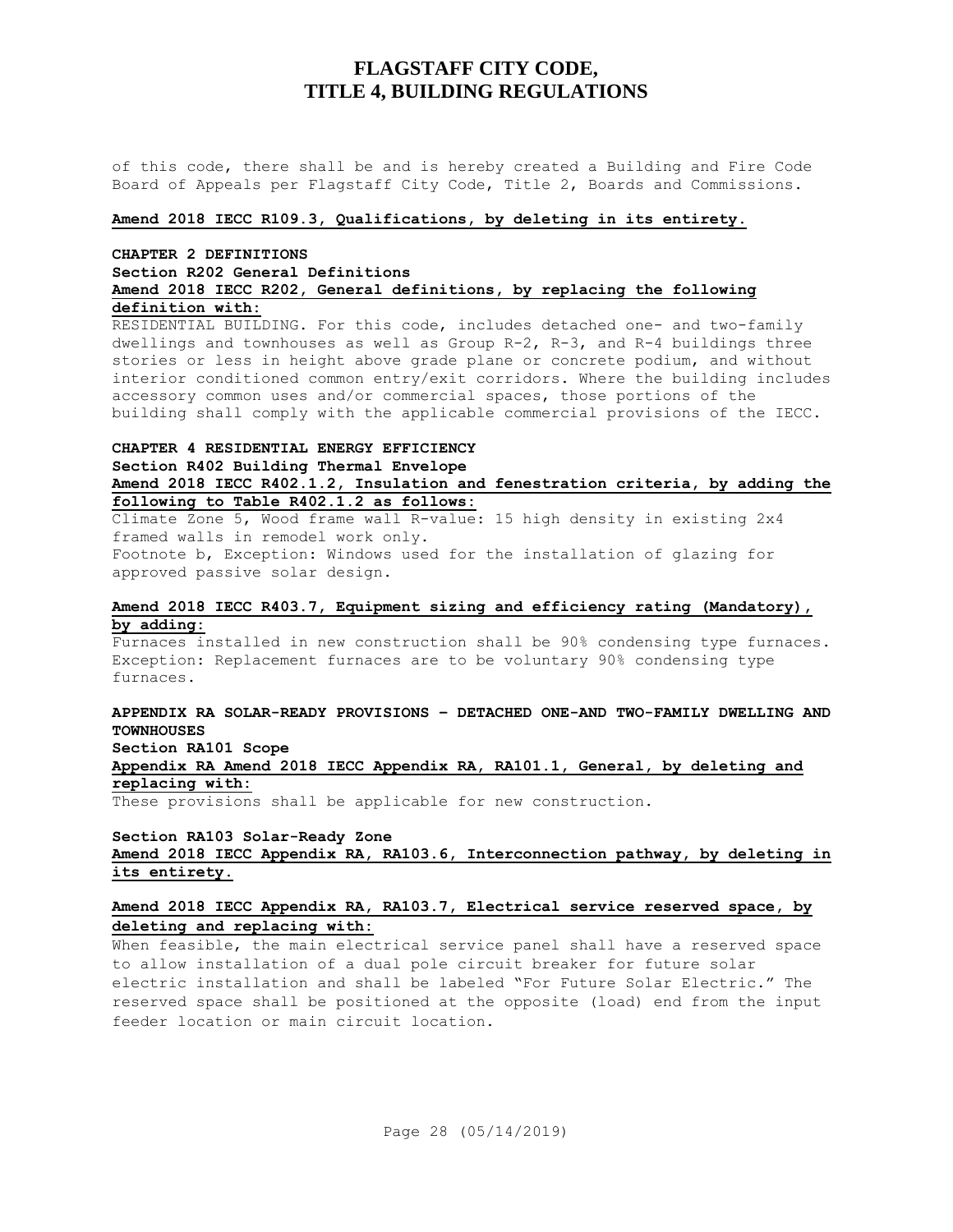## **CHAPTER 4-09 2018 INTERNATIONAL SOLAR ENERGY PROVISIONS**

## **4-09-001-0001 AMENDMENTS, ADDITIONS, AND DELETIONS**

The following provisions shall have the effect of either amending, adding to, or deleting from the 2018 International Solar Energy Provisions (ISEP) adopted in Flagstaff City Code, Title 4, Building Regulations, Chapter 4-01, Administrative Enactments, Section 4-01-001-0002, Adoption of Model Codes.

The 2018 ISEP is a compilation of all solar energy provisions found throughout the 2018 International Codes (IBC, IRC, IECC, IMC, IPC, IFC, and ISPSC). As such, each code section contained within this document is also identified by its corresponding section number from the original International Code source, as detailed in the Letter Designations located in the Preface of the ISEP. Amendments to any section from the source codes, including the 2018 International Fire Code (IFC) as adopted under Flagstaff City Code, Title 5, shall apply to the 2018 ISEP.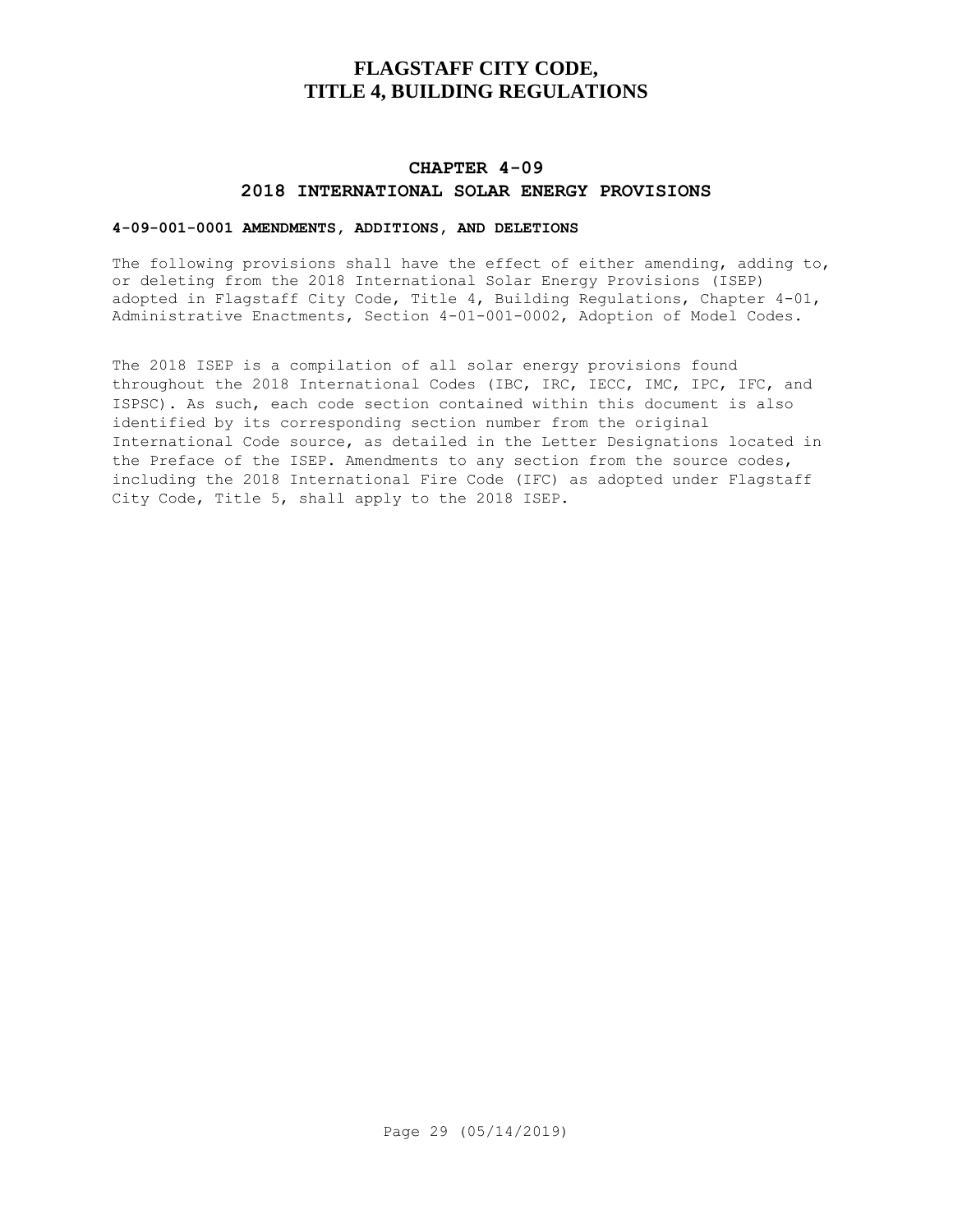## **CHAPTER 4-10 2018 INTERNATIONAL SWIMMING POOL AND SPA CODE**

#### **4-10-001-0001 AMENDMENTS, ADDITIONS, AND DELETIONS**

The following provisions shall have the effect of either amending, adding to, or deleting from the 2018 International Swimming Pool and Spa Code (ISPSC) adopted in Flagstaff City Code, Title 4, Building Regulations, Chapter 4-01, Administrative Enactments, Section 4-01-001-0002, Adoption of Model Codes.

## **CHAPTER 1 SCOPE AND ADMINISTRATION**

**Section 108 Means of Appeal**

### **Amend 2018 ISPSC 108.1, Application for appeal, by deleting and replacing with:**

In order to hear and decide appeals of orders, decisions or determinations made by the Building Official relative to the application and interpretation of this code, there shall be and is hereby created a Building and Fire Code Board of Appeals per Flagstaff City Code, Title 2, Boards and Commissions.

#### **Amend 2018 ISPSC Sections 108.2 through 108.7, by deleting in their entirety.**

#### **CHAPTER 2 DEFINITIONS**

**Section 202 Definitions**

#### **Amend 2018 ISPSC Section 202, Definitions, by adding:**

RESIDENTIAL SWIMMING POOL (RESIDENTIAL POOL). A pool intended for use that is accessory to a residential setting and available only to the household and its guests including any structure intended for swimming or recreational bathing that contains water over eighteen (18) inches in depth. This includes in-ground, above ground, and on-ground swimming pools, hot tubs, spas, and fixed in place wading pools. Other pools shall be considered to be public pools for purposes of this code.

### **CHAPTER 3 GENERAL COMPLIANCE**

**Section 305 Barrier Requirements**

## **Amend 2018 ISPSC 305.2.1, Barrier height and clearances, by revising as follows:**

1. The top of the barrier shall be not less than sixty (60) inches above grade where measured on the side of the barrier that faces away from the pool or spa. Such height shall exist around the entire perimeter of the barrier and for a distance of three (3) feet measured horizontally from the outside of the required barrier.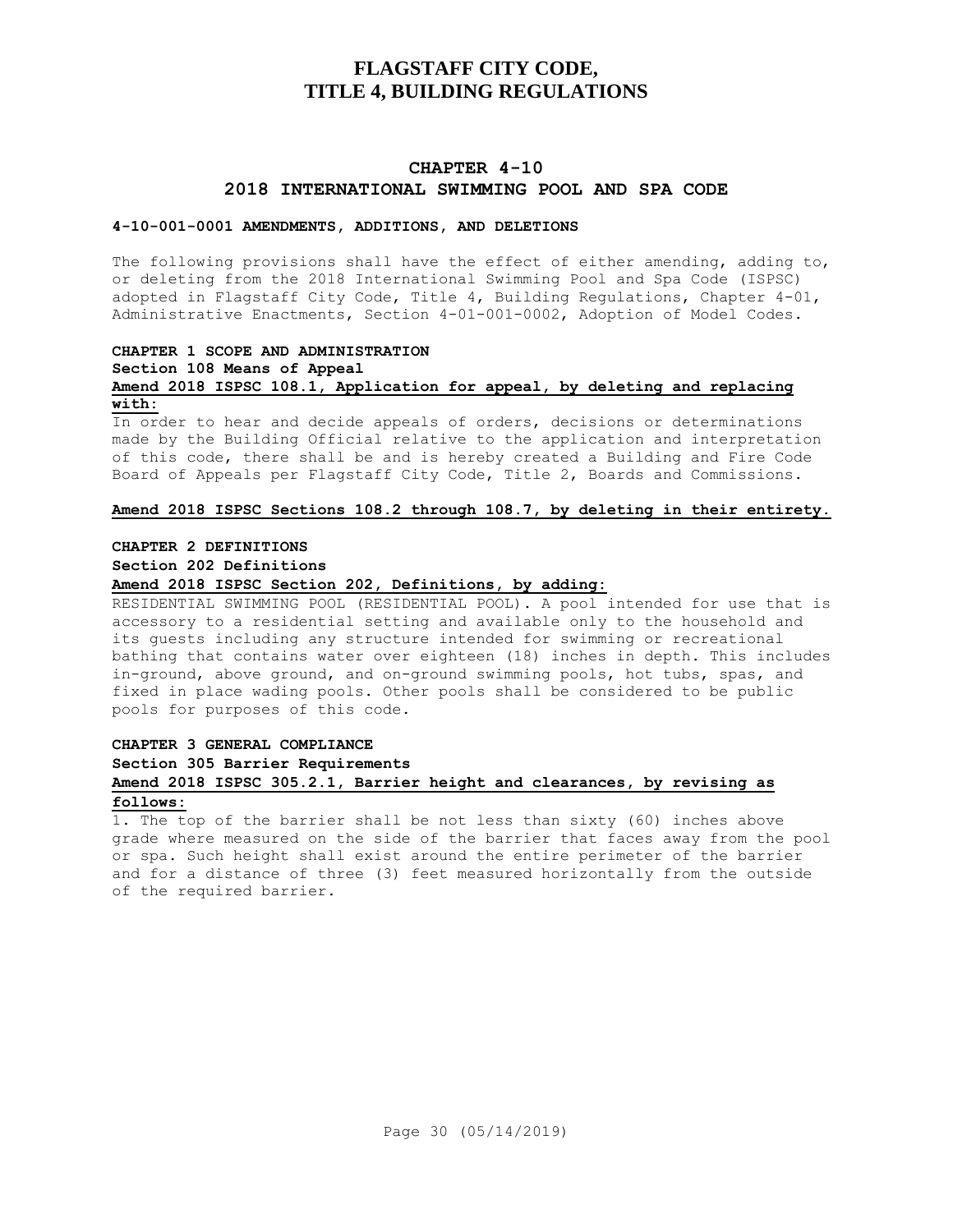## **CHAPTER 4-11 NATIONAL ELECTRICAL CODE**

#### **4-11-001-0001 AMENDMENTS, ADDITIONS, AND DELETIONS**

The following provisions shall have the effect of either amending, adding to, or deleting from the National Electrical Code (NEC), 2017 Edition, adopted in Flagstaff City Code, Title 4, Building Regulations, Chapter 4-01, Administrative Enactments, Section 4-01-001-0002, Adoption of Model Codes.

#### **CHAPTER 1 GENERAL**

**Article 110 Requirements for Electrical Installations Part I General**

**Amend 2017 NEC Article 110.5, Conductors, to read:**

Conductors used to carry current shall be of copper only. Where the conductor material is not specified, the material and the sizes given in this Code shall apply to copper conductors. The use of aluminum wire shall be approved for feeders and service entrance conductors only and shall not be used for branch circuit wiring.

#### **Amend 2017 NEC Article 110.7, Wiring integrity, by adding:**

All equipment rated at 1000 amperes or more shall be tested for insulation breakdown, mechanical integrity, and workmanship prior to the equipment being energized. A certified high potential voltage test (hi-pot) shall be performed and a certificate issued to the Building Official. This test shall be performed in the presence of a Building Inspector and conducted by a testing firm approved by the Building Official.

Said test shall be performed for a period of one (1) minute, the application of a 60 hertz alternating potential of 1000 volts plus twice the rated phase to phase voltage of the equipment.

This test shall be performed between all phases to ground, phase to phase, and neutral if isolated.

**CHAPTER 2 WIRING AND PROTECTION Article 210 Branch Circuits Part I General Provisions Amend 2017 NEC Article 210.5, Identification for Branch Circuits, by adding: (D) Color Code.** Where 15, 20, or 30 ampere branch circuits requiring a neutral are installed in raceways or cable assemblies, the conductor of branch circuits connected to the same system shall conform to the following

color code: Volts Phase System Phase A Phase B Phase C Neutral<br>
Thase Phase Phase B Phase C Neutral<br>
Red Blue White 120/208 3 Wye Black Red Blue White 120/240 3 Delta Black Orange Blue White 277/480 3 Wye Brown Orange Yellow Gray

**Article 250 Grounding and Bonding Part II System Grounding Amend 2017 NEC Article 250.30, Grounding Separately Derived Alternating-Current Systems, (A) Grounded Systems, (2) Supply-Side Bonding Jumper, by adding:**

Page 31 (05/14/2019)